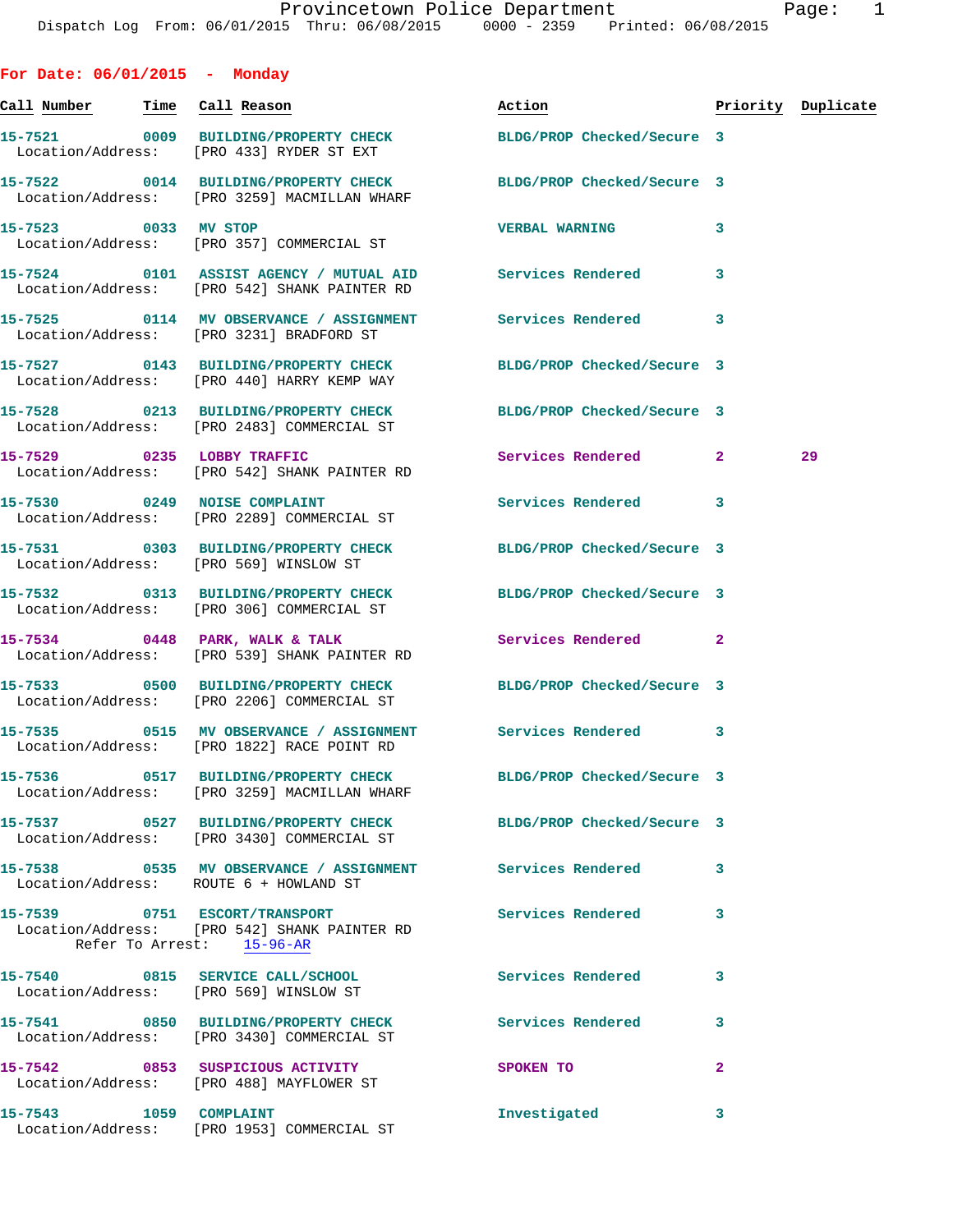|                                  | Provincetown Police Department Page: 2<br>Dispatch Log From: 06/01/2015 Thru: 06/08/2015 0000 - 2359 Printed: 06/08/2015 |                            |              |    |  |
|----------------------------------|--------------------------------------------------------------------------------------------------------------------------|----------------------------|--------------|----|--|
| Refer To Summons: 15-97-AR       |                                                                                                                          |                            |              |    |  |
|                                  | 15-7544 1107 DISORDERLY<br>Location/Address: [PRO 539] SHANK PAINTER RD                                                  | No Action Required 2       |              |    |  |
|                                  | 15-7545 1139 BUILDING/PROPERTY CHECK BLDG/PROP Checked/Secure 3<br>Location/Address: [PRO 2206] COMMERCIAL ST            |                            |              |    |  |
|                                  | 15-7546 1143 MV STOP<br>Location/Address: BRADFORD ST EXT                                                                | Citation/Warning Issued 3  |              |    |  |
|                                  | 15-7547 1146 BUILDING/PROPERTY CHECK Services Rendered 3<br>Location/Address: [PRO 2483] COMMERCIAL ST                   |                            |              |    |  |
|                                  | 15-7548 1159 SUSPICIOUS ACTIVITY SPOKEN TO 2<br>Location/Address: [PRO 1886] BRADFORD ST                                 |                            |              |    |  |
| Refer To Arrest: 15-98-AR        | 15-7550 1211 PRISONER EVALUATION PATIENT REFUSAL 1<br>Location/Address: [PRO 542] SHANK PAINTER RD                       |                            |              |    |  |
|                                  | 15-7551 1238 FINGERPRINTS<br>Location/Address: [PRO 542] SHANK PAINTER RD                                                | Services Rendered 3        |              |    |  |
|                                  | 15-7552 1254 PARKING COMPLAINT / GENERAL No Action Required 3<br>Location/Address: COMMERCIAL ST + RYDER ST              |                            |              |    |  |
|                                  | 15-7553 1428 GENERAL FIRE ALARM 6 False Alarm<br>Location/Address: [PRO 16] BRADFORD ST                                  |                            | 1            |    |  |
|                                  | 15-7555 1529 HARASSMENT<br>Location/Address: [PRO 542] SHANK PAINTER RD                                                  | <b>SPOKEN TO</b>           | $\mathbf{2}$ |    |  |
|                                  | 15-7556 1546 LOST BLACK IPHONE 5 Services Rendered 3<br>Location/Address: [PRO 3099] SHANK PAINTER RD                    |                            |              |    |  |
|                                  | 15-7557 1609 FIREARMS / WEAPONS Services Rendered 2<br>Location/Address: [PRO 542] SHANK PAINTER RD                      |                            |              |    |  |
|                                  | 15-7559 1901 MEDICAL EMERGENCY<br>Location/Address: [PRO 542] SHANK PAINTER RD                                           | Transported to Hospital 1  |              |    |  |
|                                  | 15-7560 1913 ALARM - GENERAL<br>Location/Address: [PRO 3193] COMMERCIAL ST                                               | BLDG/PROP Checked/Secure 1 |              |    |  |
| Location/Address: BRADFORD ST    | 15-7561 2125 MV OBSERVANCE / ASSIGNMENT No Action Required 3                                                             |                            |              |    |  |
|                                  | 15-7562 2224 ASSIST AGENCY / RHODE ISLAND Services Rendered<br>Location/Address: [PRO 542] SHANK PAINTER RD              |                            | 3            |    |  |
|                                  | 15-7563 2341 BUILDING/PROPERTY CHECK BLDG/PROP Checked/Secure 3<br>Location/Address: [PRO 1638] COMMERCIAL ST            |                            |              |    |  |
|                                  | 15-7564 2342 BUILDING/PROPERTY CHECK<br>Location/Address: [PRO 1778] SHANK PAINTER RD                                    | BLDG/PROP Checked/Secure 3 |              |    |  |
|                                  | 15-7565 2358 MEDICAL EMERGENCY<br>Location/Address: [PRO 376] COMMERCIAL ST                                              | Transported to Hospital 1  |              | 1  |  |
| For Date: $06/02/2015$ - Tuesday |                                                                                                                          |                            |              |    |  |
|                                  | 15-7566 0005 LOBBY TRAFFIC<br>Location/Address: [PRO 542] SHANK PAINTER RD                                               | Services Rendered 2        |              | 17 |  |
|                                  | 15-7567 0029 BUILDING/PROPERTY CHECK<br>Location/Address: [PRO 175] COMMERCIAL ST                                        | BLDG/PROP Checked/Secure 3 |              |    |  |
|                                  | 15-7568 0035 BUILDING/PROPERTY CHECK BLDG/PROP Checked/Secure 3                                                          |                            |              |    |  |

Location/Address: [PRO 182] COMMERCIAL ST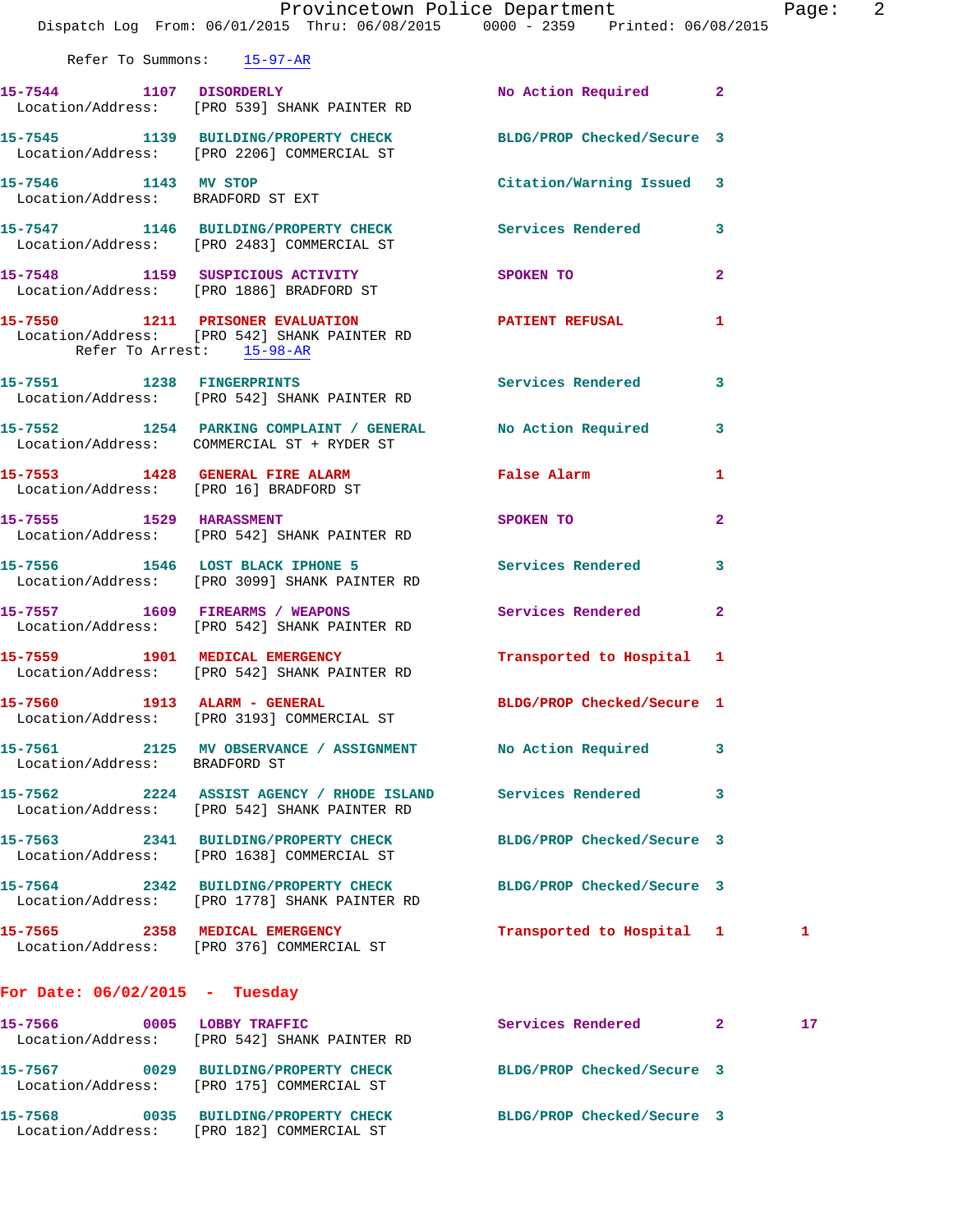|                                                                        | 15-7569 0056 BUILDING/PROPERTY CHECK<br>Location/Address: [PRO 3489] COMMERCIAL ST    | BLDG/PROP Checked/Secure 3 |                |
|------------------------------------------------------------------------|---------------------------------------------------------------------------------------|----------------------------|----------------|
|                                                                        | 15-7570 0249 BUILDING/PROPERTY CHECK<br>Location/Address: [PRO 3609] COMMERCIAL ST    | BLDG/PROP Checked/Secure 3 |                |
| 15-7571 0443 MV VS POLE<br>Refer To Accident: 15-27-AC                 | Location/Address: [PRO 569] WINSLOW ST                                                | No Action Required         | 1              |
|                                                                        | 15-7572 0454 MEDICAL EMERGENCY<br>Location/Address: [PRO 376] COMMERCIAL ST           | <b>Services Rendered</b>   | 1              |
|                                                                        | 15-7573 0508 MEDICAL EMERGENCY<br>Location/Address: [PRO 542] SHANK PAINTER RD        | Services Rendered          | 1              |
|                                                                        | 15-7576 0754 ANIMAL CALL/FOXES<br>Location/Address: [PRO 2156] COMMERCIAL ST          | Services Rendered          | $\mathbf{2}$   |
| 15-7581 0800 HIGH SCHOOL                                               | Location/Address: [PRO 569] WINSLOW ST                                                | Services Rendered          | 3              |
| 15-7577 0802 COURT                                                     | Location: [ORL] ORLEANS DISTRICT COURT                                                | <b>Services Rendered</b>   | 3              |
|                                                                        | 15-7578 0804 BUILDING/PROPERTY CHECK<br>Location/Address: [PRO 2483] COMMERCIAL ST    | BLDG/PROP Checked/Secure 3 |                |
|                                                                        | 15-7579 0810 LARCENY /FORGERY/ FRAUD<br>Location/Address: [PRO 542] SHANK PAINTER RD  | Services Rendered          | $\overline{a}$ |
|                                                                        | 15-7580 0813 MEDICAL EMERGENCY<br>Location/Address: [PRO 357] COMMERCIAL ST           | Transported to Hospital    | 1              |
|                                                                        | 15-7582 0842 ANIMAL CALL/FOXES<br>Location/Address: [PRO 547] COMMERCIAL ST           | Services Rendered          | $\overline{a}$ |
|                                                                        | 15-7583 0909 MV OBSERVANCE / ASSIGNMENT<br>Location/Address: [PRO 106] COMMERCIAL ST  | Services Rendered          | 3              |
|                                                                        | 15-7584 0909 MEDICAL EMERGENCY<br>Location/Address: [PRO 2998] BRADFORD ST EXT        | Transported to Hospital 1  |                |
| 15-7586 0936 SERVICE CALL                                              | Location/Address: [PRO 3670] SHANK PAINTER RD                                         | Services Rendered          | 3              |
| 15-7587 1021 COMPLAINT<br>Location/Address: ARCH ST                    |                                                                                       | Services Rendered          | 3              |
|                                                                        | 15-7588 1030 BUILDING/PROPERTY CHECK<br>Location/Address: [PRO 2977] COMMERCIAL ST    | <b>Services Rendered</b>   | 3              |
| 15-7589 1041 MV DISABLED<br>Location/Address: RACE POINT RD            |                                                                                       | Taken/Referred to Other    | $\mathbf{2}$   |
| 15-7590 1138 SERVICE CALL<br>Location/Address: [PRO 3721] ALDEN ST     |                                                                                       | <b>Services Rendered</b>   | 3              |
|                                                                        | 15-7591 1143 BUILDING/PROPERTY CHECK<br>Location/Address: [PRO 2490] PROVINCELANDS RD | Services Rendered          | 3              |
| 15-7592 1202 MV ACCIDENT/MINOR<br>Location/Address: [PRO 536] COURT ST |                                                                                       | <b>Services Rendered</b>   | 1              |
|                                                                        | 15-7593 1416 BUILDING/PROPERTY CHECK<br>Location/Address: [PRO 2206] COMMERCIAL ST    | <b>Services Rendered</b>   | 3              |
|                                                                        | 15-7594 1435 BIKE ACCIDENT/FIRST AID<br>Location/Address: [PRO 440] HARRY KEMP WAY    | Services Rendered          | $\overline{2}$ |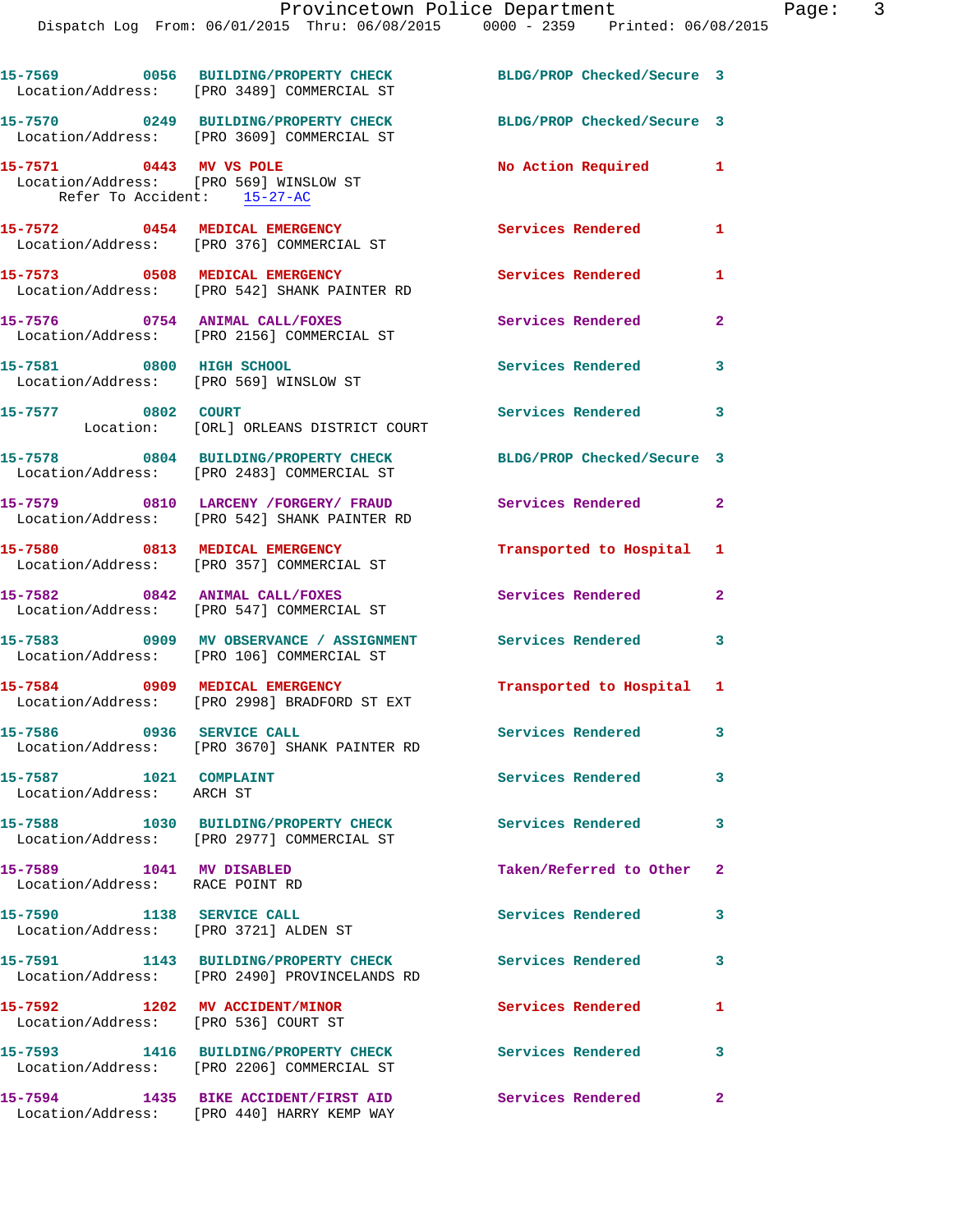|                                                            | Provincetown Police Department<br>Dispatch Log From: 06/01/2015 Thru: 06/08/2015 0000 - 2359 Printed: 06/08/2015 |                            |                |
|------------------------------------------------------------|------------------------------------------------------------------------------------------------------------------|----------------------------|----------------|
|                                                            |                                                                                                                  |                            |                |
| Location/Address: CONWELL ST                               | 15-7595 1629 MV OBSERVANCE / ASSIGNMENT Services Rendered                                                        |                            | 3              |
| Location/Address: [PRO 2479] ROUTE 6                       | 15-7596 1632 TRAFFIC LIGHT CONCERN Services Rendered                                                             |                            | 3              |
| 15-7597 1701 BIKE REMOVED                                  | Location/Address: [PRO 399] COMMERCIAL ST                                                                        | Taken/Referred to Other    | $\overline{2}$ |
| Location/Address: [PRO 2519] ROUTE 6                       | 15-7598 1706 MV OBSERVANCE / ASSIGNMENT Services Rendered                                                        |                            | 3              |
|                                                            | 15-7599 1720 UNSAFE MV OPERATION<br>Location/Address: [PRO 106] COMMERCIAL ST                                    | Could Not Locate           | $\mathbf{2}$   |
|                                                            | 15-7600 1813 VERBAL EXPIRED REGISTRATION VERBAL WARNING<br>Location/Address: [PRO 2391] BRADFORD ST              |                            | 3              |
| 15-7601 1854 INJURED COYOTE<br>Location/Address: MEADOW RD |                                                                                                                  | <b>GONE ON ARRIVAL</b>     | $\overline{a}$ |
|                                                            | 15-7602 1934 DISTURBANCE<br>Location/Address: [PRO 144] COMMERCIAL ST                                            | <b>Services Rendered</b>   | 1              |
|                                                            | 15-7603 1956 POSSIBLE STROKE/TRANSPORT<br>Location/Address: [PRO 2977] COMMERCIAL ST                             | Transported to Hospital    | 1              |
|                                                            | 15-7604 2115 EYE INJURY/EVALUATION<br>Location/Address: [PRO 356] COMMERCIAL ST                                  | Services Rendered          | 1              |
|                                                            | 15-7605 2146 BUILDING/PROPERTY CHECK<br>Location/Address: [PRO 175] COMMERCIAL ST                                | BLDG/PROP Checked/Secure 3 |                |
|                                                            | 15-7606 2215 BUILDING/PROPERTY CHECK<br>Location/Address: [PRO 519] RACE POINT RD                                | BLDG/PROP Checked/Secure 3 |                |
|                                                            | 15-7607 2225 BUILDING/PROPERTY CHECK BLDG/PROP Checked/Secure 3<br>Location/Address: [PRO 105] COMMERCIAL ST     |                            |                |
| 15-7608 2254 ASSIST CITIZEN                                | Location/Address: [PRO 542] SHANK PAINTER RD                                                                     | SPOKEN TO                  | 3              |
|                                                            | 15-7609 2312 BUILDING/PROPERTY CHECK BLDG/PROP Checked/Secure 3<br>Location/Address: [PRO 2542] COMMERCIAL ST    |                            |                |
| 15-7610 2316 HARASSMENT                                    |                                                                                                                  | Citation/Warning Issued    | $\mathbf{2}$   |

Page: 4

## **For Date: 06/03/2015 - Wednesday**

Refer To Summons: 15-103-AR

Location/Address: [PRO 106] COMMERCIAL ST

| 0022<br>15-7611           | <b>LOBBY TRAFFIC</b><br>Location/Address: [PRO 542] SHANK PAINTER RD     | Services Rendered     | $\overline{2}$ | 34 |
|---------------------------|--------------------------------------------------------------------------|-----------------------|----------------|----|
| 15-7612 0108              | MV OBSERVANCE / ASSIGNMENT<br>Location/Address: HOWLAND ST + BRADFORD ST | No Action Required    | 3              |    |
| $\sim$ 0130<br>15-7613    | MV STOP<br>Location/Address: BANGS ST + BRADFORD ST                      | <b>VERBAL WARNING</b> | 3              |    |
| Location/Address: ROUTE 6 | Refer To Arrest: 15-102-AR                                               | Arrest(s) Made        | 3              |    |
| 15-7615<br>0500           | MV OBSERVANCE / ASSIGNMENT<br>Location/Address: [PRO 3069] BRADFORD ST   | No Action Required    | 3              |    |
| 15-7616<br>$\sim$ 0504    | ALARM - GENERAL<br>Location/Address: [PRO 3222] ALDEN ST                 | Services Rendered     |                |    |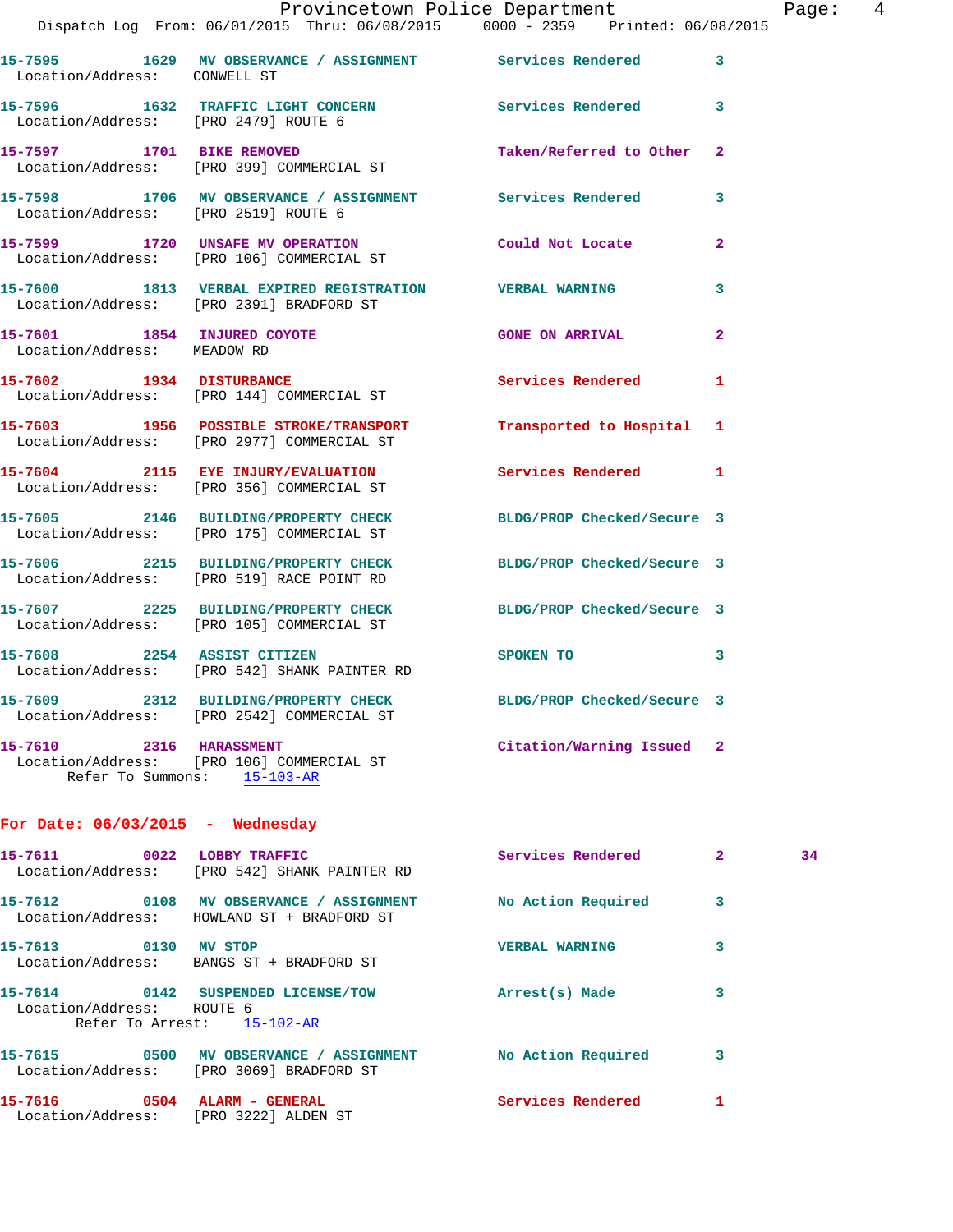|                                                              | Provincetown Police Department<br>Dispatch Log From: 06/01/2015 Thru: 06/08/2015 0000 - 2359 Printed: 06/08/2015 |                            |                |
|--------------------------------------------------------------|------------------------------------------------------------------------------------------------------------------|----------------------------|----------------|
|                                                              | 15-7617 0518 BUILDING/PROPERTY CHECK BLDG/PROP Checked/Secure 3<br>Location/Address: [PRO 1638] COMMERCIAL ST    |                            |                |
|                                                              | 15-7618 0623 NOISE COMPLAINT<br>Location/Address: [PRO 3721] ALDEN ST                                            | SPOKEN TO                  | 3              |
|                                                              | 15-7619 0805 BUILDING/PROPERTY CHECK Services Rendered<br>Location/Address: [PRO 3430] COMMERCIAL ST             |                            | 3              |
| Location/Address: [PRO 3287] ROUTE 6                         | 15-7620 0806 BUILDING/PROPERTY CHECK BLDG/PROP Checked/Secure 3                                                  |                            |                |
|                                                              | 15-7621 0820 BUILDING/PROPERTY CHECK<br>Location/Address: [PRO 2206] COMMERCIAL ST                               | BLDG/PROP Checked/Secure 3 |                |
| 15-7622 0821 HIGH SCHOOL                                     | Location/Address: [PRO 569] WINSLOW ST                                                                           | Services Rendered          | 3              |
|                                                              | 15-7623 0840 PET PANTRY<br>Location/Address: [PRO 3296] SHANK PAINTER RD                                         | <b>Services Rendered</b>   | $\mathbf{2}$   |
|                                                              | 15-7624 0940 BUILDING/PROPERTY CHECK BLDG/PROP Checked/Secure 3<br>Location/Address: [PRO 3317] CEMETERY RD      |                            |                |
|                                                              | 15-7625 0941 ANIMAL/WOUNDED FOX<br>Location/Address: [PRO 542] SHANK PAINTER RD                                  | SPOKEN TO                  | $\mathbf{2}$   |
|                                                              | 15-7626 0959 ASSIST CITIZEN/WELL BEING Services Rendered<br>Location/Address: [PRO 327] COMMERCIAL ST            |                            | 3              |
|                                                              | 15-7627 1022 ASSIST CITIZEN<br>Location/Address: [PRO 542] SHANK PAINTER RD                                      | SPOKEN TO                  | 3              |
|                                                              | 15-7628 1043 BIKE GENERAL<br>Location/Address: RACE POINT RD + ROUTE 6                                           | Could Not Locate           | $\mathbf{2}$   |
| Location/Address: [PRO 451] JOHNSON ST                       | 15-7629 1045 LARCENY (STOLEN LAPTOP HRD DR) Services Rendered                                                    |                            | $\overline{a}$ |
|                                                              | 15-7630 1050 COMPLAINT<br>Location/Address: [PRO 105] COMMERCIAL ST                                              | Services Rendered          | 3              |
| 15-7631 1105 VANDALISM<br>Location/Address: COMMERCIAL ST    |                                                                                                                  | Services Rendered          | 3              |
| 15-7632 1133 DISTURBANCE                                     | Location/Address: [PRO 210] COMMERCIAL ST                                                                        | SPOKEN TO                  | 1              |
| 15-7633 1150 PHONE SCAM                                      | Location/Address: [PRO 2737] COMMERCIAL ST                                                                       | Services Rendered          | $\mathbf{2}$   |
|                                                              | 15-7634 1202 TRESPASS NOTICE SERVED<br>Location/Address: [PRO 144] COMMERCIAL ST                                 | Services Rendered          | 2              |
|                                                              | 15-7635 1213 FOUND BLUE IPHONE<br>Location/Address: [PRO 165] COMMERCIAL ST                                      | <b>Services Rendered</b>   | 3              |
| Location/Address: BAKER AVE + PEARL ST                       | 15-7637 1237 PARKING COMPLAINT / GENERAL                                                                         | Taken/Referred to Other    | 3              |
| 15-7638 1305 SERVICE CALL                                    | Location/Address: [PRO 569] WINSLOW ST                                                                           | Services Rendered          | 3              |
|                                                              | 15-7639 1321 MV ACCIDENT/MINOR<br>Location/Address: [PRO 3259] MACMILLAN WHARF                                   | Services Rendered          | 1              |
| 15-7640 1335 PARKING COMPLAINT<br>Location/Address: KILEY CT |                                                                                                                  | Services Rendered          | 3              |
| 15-7641 1341 MV STOP                                         |                                                                                                                  | No Action Required         | 3              |

Location/Address: [PRO 414] CONWELL ST

Page: 5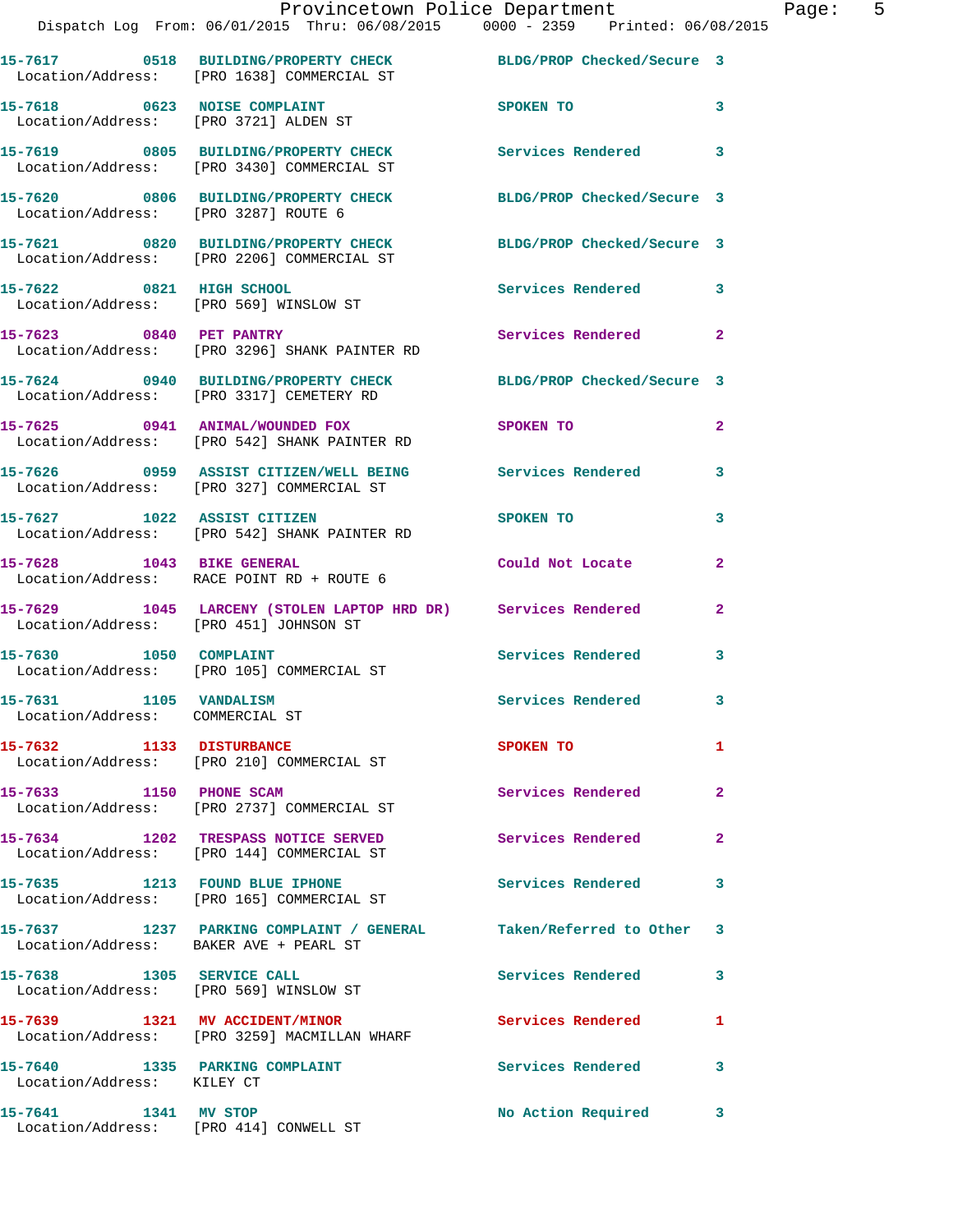Dispatch Log From: 06/01/2015 Thru: 06/08/2015 0000 - 2359 Printed: 06/08/2015

15-7642 1354 MEDICAL EMERGENCY **PATIENT REFUSAL** 1 Location/Address: [PRO 395] COMMERCIAL ST **15-7643 1403 SUSPICIOUS ACTIVITY SPOKEN TO 2**  Location/Address: [PRO 75] CAPTAIN BERTIES WAY **15-7644 1414 RENTAL SCAM Services Rendered 2**  Location/Address: [PRO 1427] PRISCILLA ALDEN RD **15-7646 1540 TRAFFIC CONTROL Services Rendered 3**  Location/Address: BRADFORD ST + WINTHROP ST **15-7647 1547 PARK, WALK & TALK Services Rendered 2**  Location: [PRO 3431] LOPES SQUARE **15-7648 1549 LOST WALLET/LOCATED Services Rendered 3**  Location/Address: [PRO 542] SHANK PAINTER RD **15-7649 1556 FARE REFUSING TO PAY Services Rendered 3**  Location/Address: [PRO 442] HARRY KEMP WAY **15-7651 1732 BUILDING/PROPERTY CHECK BLDG/PROP Checked/Secure 3**  Location/Address: [PRO 2481] TREMONT ST **15-7652 1853 ASSIST CITIZEN Services Rendered 3**  Location/Address: [PRO 2478] BRADFORD ST **15-7653 1919 MV OBSERVANCE / ASSIGNMENT Services Rendered 3**  Location/Address: HOWLAND ST + BRADFORD ST **15-7654 1927 VERBAL STOP SIGN VERBAL WARNING 3**  Location/Address: [PRO 750] BRADFORD ST **15-7656 2200 VERBAL NO HEADLIGHTS/LICENSE VERBAL WARNING 3**  Location/Address: STANDISH ST + BRADFORD ST

**15-7657 2300 MEDICAL EMERGENCY Services Rendered 1**  Location/Address: [PRO 442] HARRY KEMP WAY **15-7658 2326 BUILDING/PROPERTY CHECK BLDG/PROP Checked/Secure 3**  Location/Address: [PRO 447] JEROME SMITH RD **15-7659 2340 BUILDING/PROPERTY CHECK BLDG/PROP Checked/Secure 3**  Location/Address: [PRO 554] TREMONT ST

**15-7660 2342 MV STOP Arrest(s) Made 3**  Location/Address: BRADFORD ST + CONWELL ST Refer To Arrest: 15-104-AR

## **For Date: 06/04/2015 - Thursday**

| 15-7661                      | 0009 | BUILDING/PROPERTY CHECK<br>Location/Address: [PRO 175] COMMERCIAL ST        | BLDG/PROP Checked/Secure 3 |                |    |
|------------------------------|------|-----------------------------------------------------------------------------|----------------------------|----------------|----|
| 15-7662                      | 0009 | LOBBY TRAFFIC<br>Location/Address: [PRO 542] SHANK PAINTER RD               | Services Rendered          | $\overline{2}$ | 26 |
| 15-7663                      | 0045 | <b>BUILDING/PROPERTY CHECK</b><br>Location/Address: [PRO 433] RYDER ST EXT  | Services Rendered          | 3              |    |
| 15-7664                      | 0049 | <b>BUILDING/PROPERTY CHECK</b><br>Location/Address: [PRO 385] COMMERCIAL ST | BLDG/PROP Checked/Secure 3 |                |    |
| 15-7665                      | 0116 | MV STOP<br>Location/Address: [PRO 379] COMMERCIAL ST                        | Citation/Warning Issued 3  |                |    |
| 15-7666<br>Location/Address: | 0152 | <b>BUILDING/PROPERTY CHECK</b><br>[PRO 3259] MACMILLAN WHARF                | BLDG/PROP Checked/Secure 3 |                |    |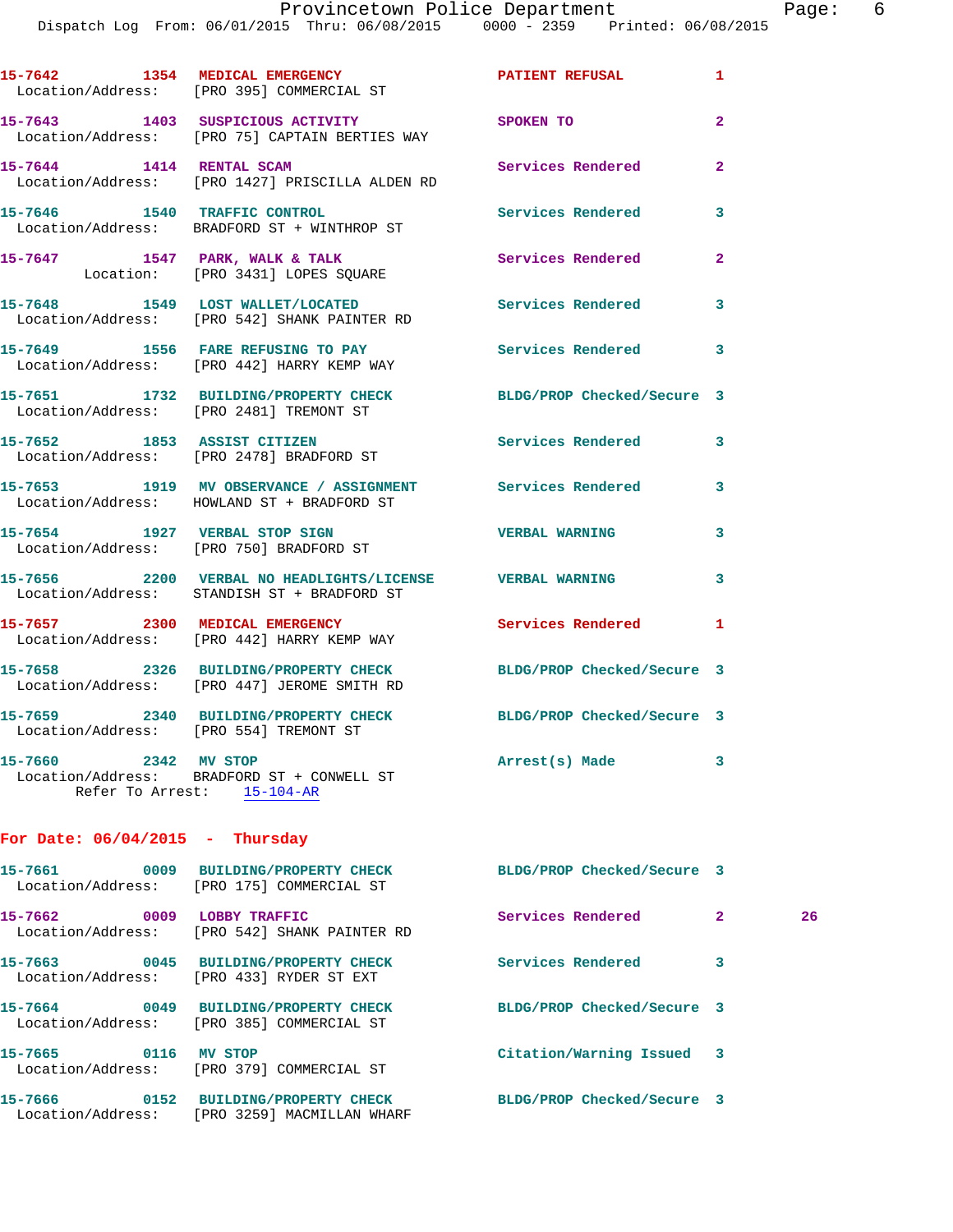|                                                             | Provincetown Police Department<br>Dispatch Log From: 06/01/2015 Thru: 06/08/2015 0000 - 2359 Printed: 06/08/2015 |                            |                |
|-------------------------------------------------------------|------------------------------------------------------------------------------------------------------------------|----------------------------|----------------|
|                                                             | 15-7667 0201 BUILDING/PROPERTY CHECK BLDG/PROP Checked/Secure 3<br>Location/Address: [PRO 1638] COMMERCIAL ST    |                            |                |
|                                                             | 15-7668 0240 NOISE COMPLAINT<br>Location/Address: [PRO 3650] BRADFORD ST                                         | <b>VERBAL WARNING</b>      | 3              |
|                                                             | 15-7669 0332 MEDICAL EMERGENCY/HEART Transported to Hospital<br>Location/Address: [PRO 1617] BRADFORD ST         |                            | 1              |
|                                                             | 15-7670 0453 ASSIST CITIZEN<br>Location/Address: [PRO 105] COMMERCIAL ST                                         | Services Rendered          | 3              |
|                                                             | 15-7671 0456 PARADE/TORCH RUN<br>Location/Address: [PRO 542] SHANK PAINTER RD                                    | Services Rendered          | $\overline{2}$ |
| 15-7672 0505 911 GENERAL<br>Location/Address: COMMERCIAL ST |                                                                                                                  | Could Not Locate           | 1              |
|                                                             | 15-7673 0608 BUILDING/PROPERTY CHECK<br>Location/Address: [PRO 2966] COMMERCIAL ST                               | BLDG/PROP Checked/Secure 3 |                |
|                                                             | 15-7674 0813 SERVICE CALL/SCHOOL 5ervices Rendered<br>Location/Address: [PRO 569] WINSLOW ST                     |                            | 3              |
| 15-7675 0813 MV STOP                                        | Location/Address: STANDISH ST + BRADFORD                                                                         | <b>VERBAL WARNING</b>      | 3              |
| 15-7676 0826 FOLLOW UP<br>Location/Address: COMMERCIAL ST   |                                                                                                                  | Services Rendered          | $\overline{a}$ |
| Location/Address: [PRO 2373] CONANT ST                      | 15-7677 0828 ANIMAL CALL/BITE PAST OCCURRED Services Rendered                                                    |                            | $\overline{a}$ |
|                                                             | 15-7678 0845 FOLLOW UP/LOOSE DOGS<br>Location/Address: [PRO 3075] SHANK PAINTER RD                               | SPOKEN TO                  | $\overline{2}$ |
|                                                             | 15-7680 1050 PARKING COMPLAINT / GENERAL SPOKEN TO<br>Location/Address: [PRO 1780] JOHNSON ST                    |                            | 3              |
|                                                             | 15-7681 1053 MV OBSERVANCE / ASSIGNMENT Services Rendered<br>Location/Address: HIGH POLE HL + BRADFORD ST        |                            | 3              |
|                                                             | 15-7682 1056 ANIMAL CALL/ZONING<br>Location/Address: [PRO 105] COMMERCIAL ST                                     | Services Rendered          | $\mathbf{2}$   |
| 15-7683 1058 FOLLOW UP                                      | Location/Address: [PRO 3485] JEROME SMITH RD                                                                     | Services Rendered          | $\overline{2}$ |
| 15-7684 1101 MV STOP                                        | Location/Address: RYDER ST + BRADFORD ST                                                                         | Citation/Warning Issued    | 3              |
|                                                             | 15-7685 1119 ANIMAL CALL/FOX<br>Location/Address: [PRO 1564] CONWELL ST                                          | <b>GONE ON ARRIVAL</b>     | 2              |
|                                                             | 15-7686 1136 ASSIST CITIZEN/WELL BEING Services Rendered<br>Location/Address: [PRO 253] COMMERCIAL ST            |                            | 3              |
| Location/Address: [PRO 3440] ROUTE 6                        | 15-7688 1235 MV OBSERVANCE / ASSIGNMENT Services Rendered                                                        |                            | 3              |
|                                                             | 15-7689 1259 BUILDING/PROPERTY CHECK Services Rendered<br>Location/Address: [PRO 3430] COMMERCIAL ST             |                            | 3              |
| 15-7690 1314 MV STOP                                        | Location/Address: [PRO 539] SHANK PAINTER RD                                                                     | Citation/Warning Issued    | 3              |
| 15-7687 1326 MV DISABLED/BUS                                | Location/Address: [PRO 1564] CONWELL ST                                                                          | Services Rendered          | $\overline{2}$ |
| 15-7691 1345 MV STOP                                        | Location/Address: BRADFORD ST + WINTHROP ST                                                                      | Citation/Warning Issued 3  |                |

Page: 7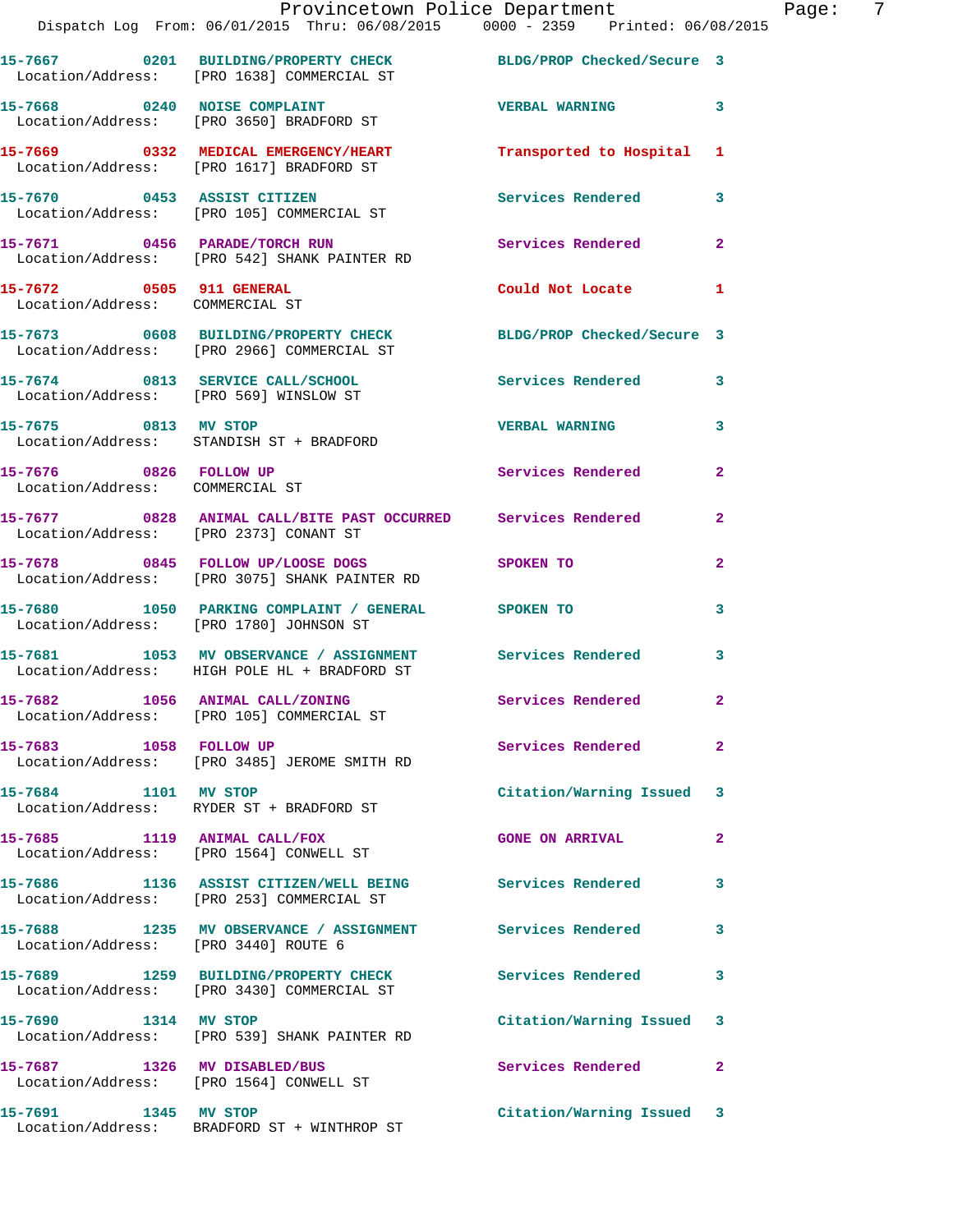|                                 | 15-7692 1348 BUILDING/PROPERTY CHECK<br>Location/Address: [PRO 2898] JEROME SMITH RD | BLDG/PROP Checked/Secure 3 |                |
|---------------------------------|--------------------------------------------------------------------------------------|----------------------------|----------------|
|                                 | 15-7693 1514 PARK, WALK & TALK<br>Location/Address: [PRO 105] COMMERCIAL ST          | Services Rendered          | $\overline{2}$ |
| 15-7696 1628 COMPLAINT          | Location/Address: [PRO 249] COMMERCIAL ST                                            | <b>Services Rendered</b>   | 3              |
| 15-7697 1659 MV DISABLED        | Location/Address: [PRO 2512] JEROME SMITH RD                                         | Services Rendered          | $\overline{2}$ |
|                                 | 15-7698 1744 BUILDING/PROPERTY CHECK<br>Location/Address: [PRO 3256] COMMERCIAL ST   | BLDG/PROP Checked/Secure 3 |                |
|                                 | 15-7699 1808 MEDICAL EMERGENCY<br>Location/Address: [PRO 2645] SHANK PAINTER RD      | Transported to Hospital 1  |                |
| Location/Address: HARBOUR DR    | 15-7700 1834 ALARM - GENERAL                                                         | <b>False Alarm</b>         | 1              |
| Location/Address: BRADFORD ST   | 15-7701 1918 MV OBSERVANCE / ASSIGNMENT Services Rendered                            |                            | 3              |
| 15-7702 1920 MV STOP            | Location/Address: HOWLAND ST + HARRY KEMP WAY                                        | <b>VERBAL WARNING</b>      | 3              |
|                                 | 15-7703 1931 BUILDING/PROPERTY CHECK<br>Location/Address: [PRO 2512] JEROME SMITH RD | BLDG/PROP Checked/Secure 3 |                |
|                                 | 15-7704 2007 MV HIT & RUN<br>Location/Address: [PRO 155] COMMERCIAL ST               | Services Rendered 2        |                |
|                                 | 15-7705 2037 BUILDING/PROPERTY CHECK<br>Location/Address: [PRO 175] COMMERCIAL ST    | BLDG/PROP Checked/Secure 3 |                |
|                                 | 15-7707 2204 BUILDING/PROPERTY CHECK<br>Location/Address: [PRO 1638] COMMERCIAL ST   | BLDG/PROP Checked/Secure 3 |                |
|                                 | 15-7709 2238 BUILDING/PROPERTY CHECK<br>Location/Address: [PRO 516] RACE POINT RD    | BLDG/PROP Checked/Secure 3 |                |
|                                 | 15-7710 2258 BUILDING/PROPERTY CHECK<br>Location/Address: [PRO 182] COMMERCIAL ST    | BLDG/PROP Checked/Secure 3 |                |
|                                 | 15-7711 2258 BUILDING/PROPERTY CHECK<br>Location/Address: [PRO 385] COMMERCIAL ST    | BLDG/PROP Checked/Secure 3 |                |
|                                 | 15-7712 2325 BUILDING/PROPERTY CHECK<br>Location/Address: [PRO 3259] MACMILLAN WHARF | BLDG/PROP Checked/Secure 3 |                |
| 15-7713 2332 MV STOP            | Location/Address: [PRO 3259] MACMILLAN WHARF                                         | <b>VERBAL WARNING</b>      | 3              |
| $15-7714$ 2347 ALARM - GENERAL  | Location/Address: [PRO 2558] BRADFORD ST                                             | False Alarm                | 1              |
|                                 | 15-7715 2350 BUILDING/PROPERTY CHECK<br>Location/Address: [PRO 545] SHANK PAINTER RD | BLDG/PROP Checked/Secure 3 |                |
| For Date: $06/05/2015$ - Friday |                                                                                      |                            |                |
|                                 |                                                                                      |                            |                |

**15-7716 0003 BUILDING/PROPERTY CHECK BLDG/PROP Checked/Secure 3**  Location/Address: [PRO 2543] MACMILLAN WHARF **15-7717 0006 BUILDING/PROPERTY CHECK BLDG/PROP Checked/Secure 3**  Location/Address: [PRO 105] COMMERCIAL ST **15-7718 0011 MV STOP VERBAL WARNING 3**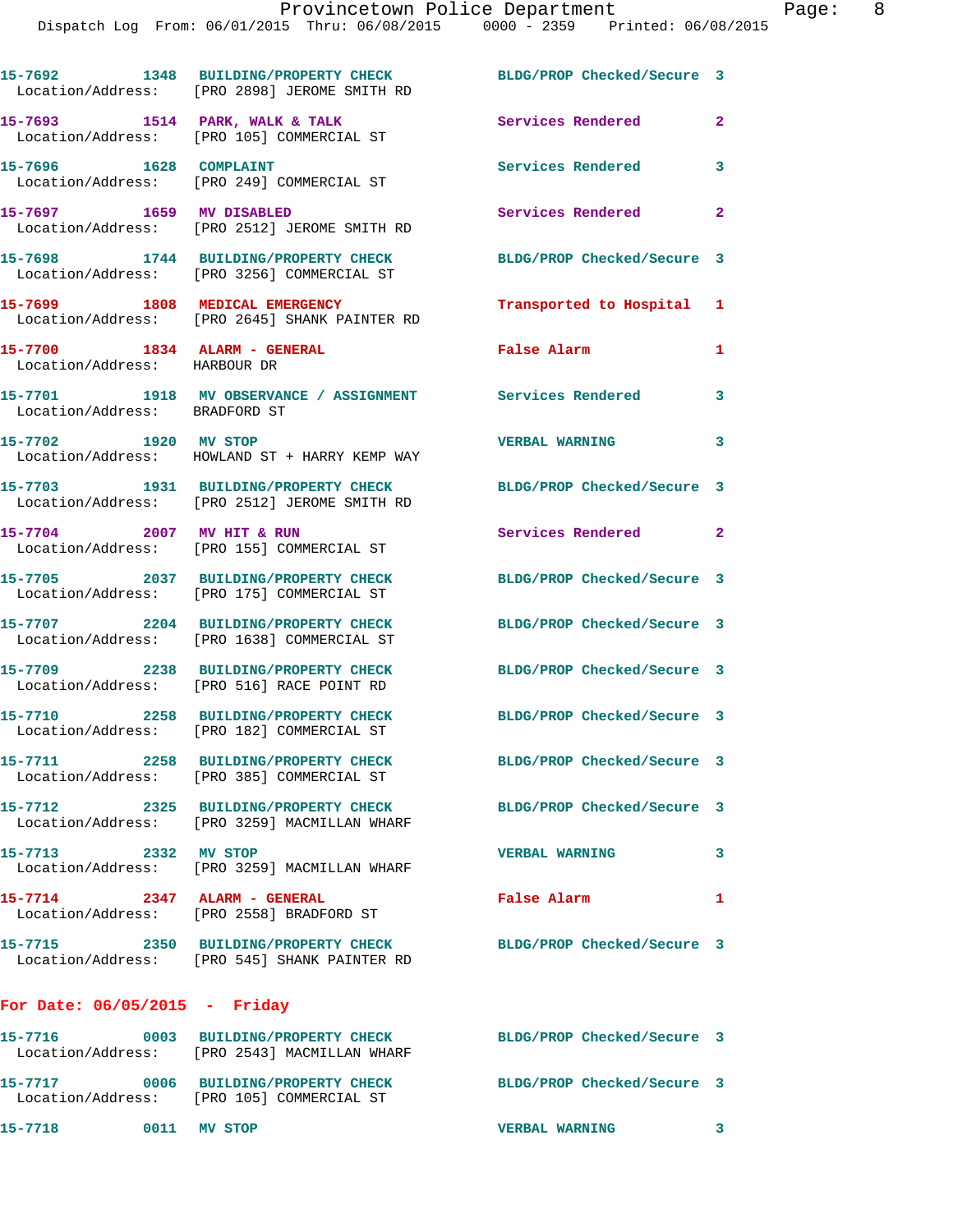|                                      | Dispatch Log From: 06/01/2015 Thru: 06/08/2015 0000 - 2359 Printed: 06/08/2015                                  | Provincetown Police Department                              | Page: 9 |  |
|--------------------------------------|-----------------------------------------------------------------------------------------------------------------|-------------------------------------------------------------|---------|--|
|                                      | Location/Address: CARVER CT + BRADFORD ST                                                                       |                                                             |         |  |
|                                      |                                                                                                                 |                                                             |         |  |
|                                      | 15-7719 0025 MV OBSERVANCE / ASSIGNMENT Services Rendered 3<br>Location/Address: BRADFORD ST + HIGH POLE HILL   |                                                             |         |  |
| Refer To Arrest: 15-105-AR           | 15-7720 0028 MV STOP<br>Location/Address: ARCH ST + BRADFORD ST                                                 | Arrest(s) Made 3                                            |         |  |
|                                      | 15-7721 0125 MV OBSERVANCE / ASSIGNMENT Services Rendered 3<br>Location/Address: BRADFORD ST + HOWLAND ST       |                                                             |         |  |
|                                      | 15-7722 0127 LOBBY TRAFFIC<br>Location/Address: [PRO 542] SHANK PAINTER RD                                      | Services Rendered 2                                         | 23      |  |
|                                      | 15-7723 0508 BUILDING/PROPERTY CHECK BLDG/PROP Checked/Secure 3<br>Location/Address: [PRO 447] JEROME SMITH RD  |                                                             |         |  |
|                                      | 15-7724 0511 BUILDING/PROPERTY CHECK BLDG/PROP Checked/Secure 3<br>Location/Address: [PRO 3430] COMMERCIAL ST   |                                                             |         |  |
|                                      | 15-7725 0515 BUILDING/PROPERTY CHECK BLDG/PROP Checked/Secure 3<br>Location/Address: [PRO 3193] COMMERCIAL ST   |                                                             |         |  |
|                                      | 15-7726 0641 ALARM - GENERAL<br>Location/Address: [PRO 2292] HARBOUR DR                                         | Services Rendered 1                                         |         |  |
|                                      | 15-7727 0651 ALARM/RES/BURG<br>Location/Address: [PRO 2292] HARBOUR DR                                          | Services Rendered 1                                         |         |  |
|                                      | 15-7728 0810 SERVICE CALL/SCHOOL 5 Services Rendered 3<br>Location/Address: [PRO 569] WINSLOW ST                |                                                             |         |  |
|                                      | 15-7729 0820 BUILDING/PROPERTY CHECK Services Rendered 3<br>Location/Address: [PRO 3259] MACMILLAN WHARF        |                                                             |         |  |
|                                      | 15-7730 0835 BUILDING/PROPERTY CHECK BLDG/PROP Checked/Secure 3<br>Location/Address: [PRO 3287] ROUTE 6         |                                                             |         |  |
| Location/Address: [PRO 3440] ROUTE 6 | 15-7731 0839 MV OBSERVANCE / ASSIGNMENT Services Rendered 3                                                     |                                                             |         |  |
| Location/Address: [PRO 521] ROUTE 6  | 15-7732 0844 BUILDING/PROPERTY CHECK Services Rendered                                                          |                                                             |         |  |
|                                      | 15-7733 0923 MEDICAL EMERGENCY/LIFT Services Rendered<br>Location/Address: [PRO 2990] COMMERCIAL ST             | $\mathbf{1}$                                                |         |  |
|                                      | 15-7734 0930 ANIMAL CALL/TURKEY<br>Location/Address: [PRO 2513] ROUTE 6                                         | Could Not Locate 2                                          |         |  |
| Location/Address: [PRO 571] ALDEN ST | 15-7735 0933 BUILDING/PROPERTY CHECK BLDG/PROP Checked/Secure 3                                                 |                                                             |         |  |
|                                      | 15-7736 1000 BUILDING/PROPERTY CHECK BLDG/PROP Checked/Secure 3<br>Location/Address: [PRO 2206] COMMERCIAL ST   |                                                             |         |  |
|                                      | 15-7737 1006 ALARM - FIRE<br>Location/Address: [PRO 16] BRADFORD ST                                             | False Alarm <b>Exercise Service Service</b><br>$\mathbf{1}$ |         |  |
|                                      | 15-7738 1056 BUILDING/PROPERTY CHECK Services Rendered 3<br>Location/Address: [PRO 2483] COMMERCIAL ST          |                                                             |         |  |
|                                      | 15-7739 1107 PARK, WALK & TALK<br>Location/Address: [PRO 526] RYDER ST EXT                                      | BLDG/PROP Checked/Secure 2                                  |         |  |
|                                      | 15-7740 1112 ASSIST AGENCY / MUTUAL AID Citation/Warning Issued 3<br>Location/Address: [PRO 2483] COMMERCIAL ST |                                                             |         |  |
|                                      | 15-7741 1120 MEDICAL EMERGENCY/D.O.T. Transported to Hospital 1 Location/Address: [PRO 440] HARRY KEMP WAY      |                                                             |         |  |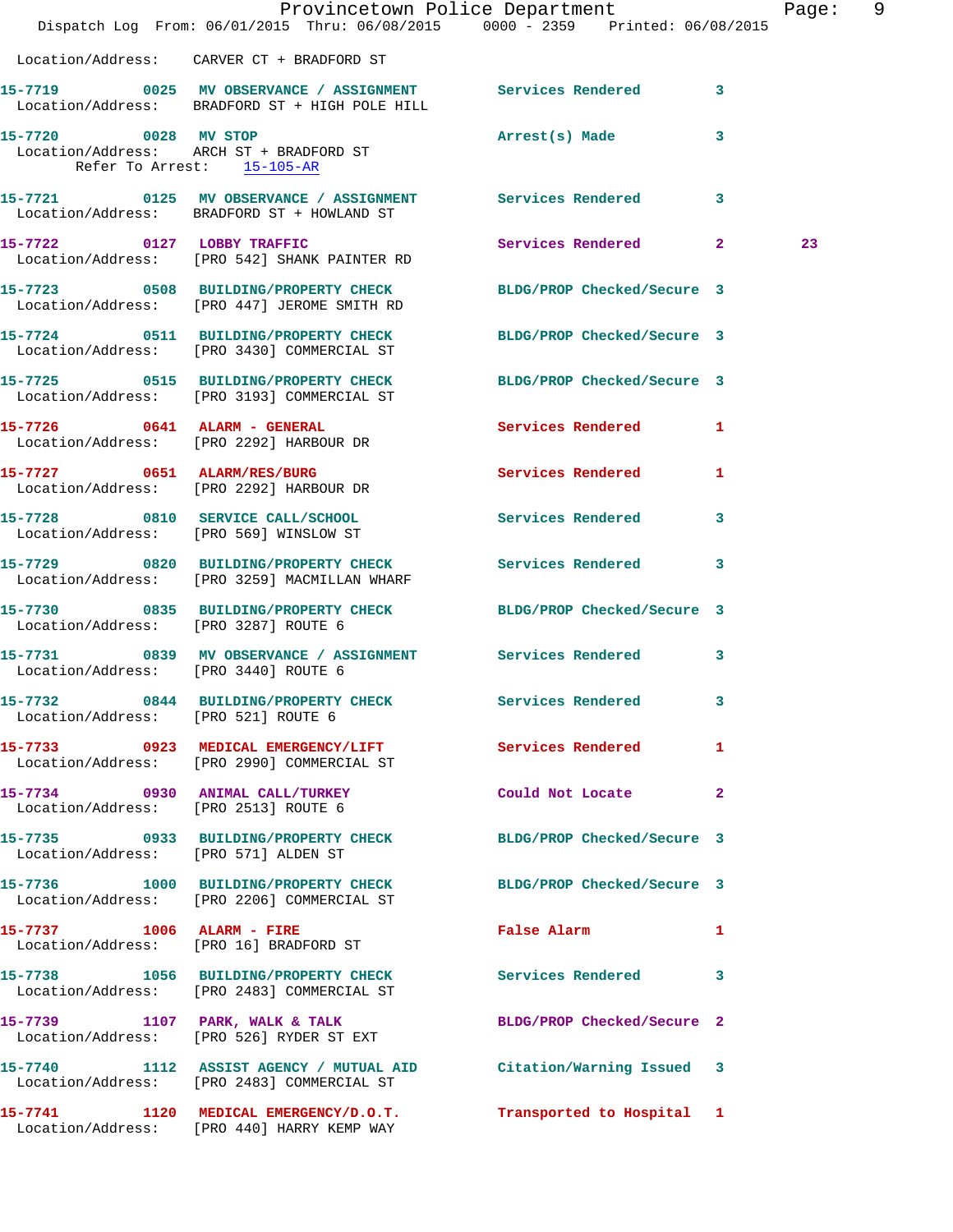| 15-7742 1213 MV DISABLED<br>Location/Address: BRADFORD ST            |                                                                                                                  | <b>GONE ON ARRIVAL</b>     | $\mathbf{2}$            |
|----------------------------------------------------------------------|------------------------------------------------------------------------------------------------------------------|----------------------------|-------------------------|
|                                                                      | 15-7744 1301 COYOTE TRAPPED IN WIRE<br>Location/Address: [PRO 3102] PRISCILLA ALDEN RD                           | <b>Services Rendered</b>   | $\mathbf{2}$            |
|                                                                      | 15-7745 1325 BUILDING/PROPERTY CHECK<br>Location/Address: [PRO 2898] JEROME SMITH RD                             | <b>Services Rendered</b>   | $\overline{\mathbf{3}}$ |
|                                                                      | 15-7746 1403 PARK, WALK & TALK<br>Location/Address: [PRO 3259] MACMILLAN WHARF                                   | <b>Services Rendered</b>   | $\mathbf{2}$            |
|                                                                      | 15-7747 1412 ANIMAL CALL/DOGS IN M/V<br>Location/Address: [PRO 3259] MACMILLAN WHARF                             | Services Rendered          | $\mathbf{2}$            |
|                                                                      | 15-7748 1504 FRAUD DEBIT CARD<br>Location/Address: [PRO 3094] COMMERCIAL ST                                      | <b>Services Rendered</b>   | $\mathbf{2}$            |
| 15-7749 1532 MV HIT & RUN<br>Location/Address: [PRO 430] DYER ST     |                                                                                                                  | No Action Required         | $\mathbf{2}$            |
| 15-7750 1536 ASSIST CITIZEN<br>Location/Address: [PRO 2539] RYDER ST |                                                                                                                  | Services Rendered          | 3                       |
| 15-7751 1541 HAZARDS<br>Location/Address: [PRO 2513] ROUTE 6         |                                                                                                                  | Removed Hazard             | $\mathbf{2}$            |
| 15-7752 1554 GENERATOR TEST                                          |                                                                                                                  | No Action Required         | 3                       |
| Location/Address: BRADFORD ST                                        | 15-7753 1603 MV OBSERVANCE / ASSIGNMENT Services Rendered                                                        |                            | 3                       |
|                                                                      | 15-7754 1632 PARK, WALK & TALK<br>Location/Address: [PRO 105] COMMERCIAL ST                                      | Services Rendered          | $\mathbf{2}$            |
| Location/Address: WINTHROP PL                                        | 15-7755 1642 PARK, WALK & TALK                                                                                   | SPOKEN TO                  | $\overline{2}$          |
|                                                                      | 15-7756 1644 ASSIST CITIZEN/MURPHYS<br>Location/Address: [PRO 2832] COMMERCIAL ST                                | Taken/Referred to Other 3  |                         |
| 15-7757 1701 MV STOP<br>Location/Address: JEROME SMITH RD            |                                                                                                                  | <b>VERBAL WARNING</b>      | 3                       |
| 15-7758 1708 MV STOP<br>Location/Address: STANDISH ST                |                                                                                                                  | <b>VERBAL WARNING</b>      | 3                       |
|                                                                      | 15-7759 1711 BUILDING/PROPERTY CHECK<br>Location/Address: [PRO 182] COMMERCIAL ST                                | BLDG/PROP Checked/Secure 3 |                         |
| 15-7761 1749 FOLLOW UP                                               | Location/Address: [PRO 3559] CONWELL ST                                                                          | Services Rendered 2        |                         |
| Location/Address: COMMERCIAL ST                                      | 15-7762 1750 ASSIST AGENCY / MUTUAL AID SPOKEN TO                                                                |                            | 3                       |
|                                                                      | 15-7763 1822 BUILDING/PROPERTY CHECK BLDG/PROP Checked/Secure 3<br>Location/Address: [PRO 1778] SHANK PAINTER RD |                            |                         |
| 15-7764 1920 ANIMAL CALL<br>Location/Address: SCHOOL ST              |                                                                                                                  | Services Rendered          | $\mathbf{2}$            |
| 15-7765 1959 MV STOP                                                 | Location/Address: [PRO 1516] BRADFORD ST                                                                         | <b>VERBAL WARNING</b>      | 3                       |
|                                                                      | 15-7766 2012 PARKING COMPLAINT / GENERAL Services Rendered 3<br>Location/Address: [PRO 1548] COMMERCIAL ST       |                            |                         |
|                                                                      | 15-7767 2026 MEDICAL EMERGENCY<br>Location/Address: [PRO 78] BRADFORD ST                                         | Transported to Hospital 1  |                         |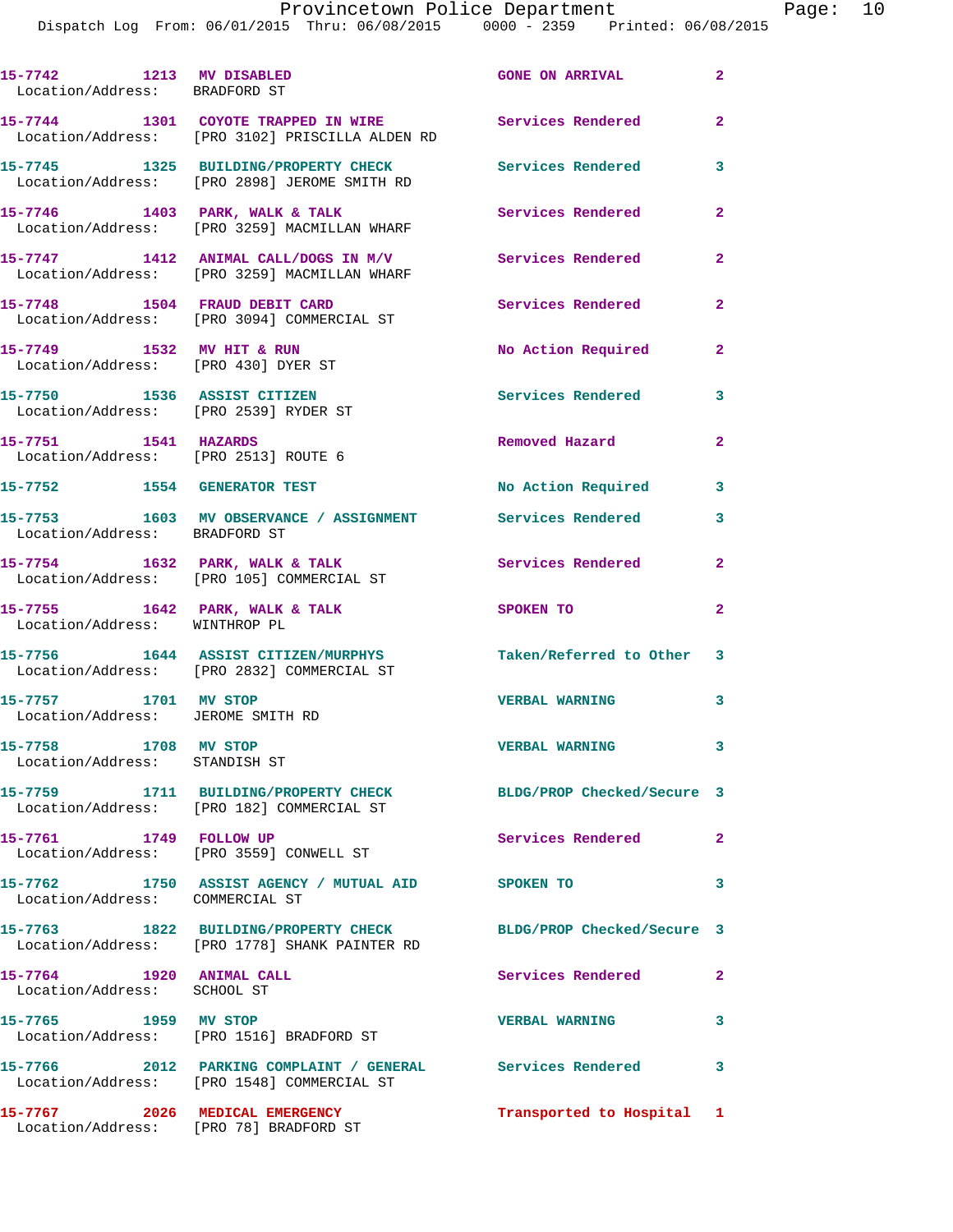| 15-7768 2035 FOLLOW UP<br>Location/Address: CONWELL ST             |                                                                                       | Services Rendered 2        |   |
|--------------------------------------------------------------------|---------------------------------------------------------------------------------------|----------------------------|---|
|                                                                    | 15-7769 2038 BUILDING/PROPERTY CHECK<br>Location/Address: [PRO 444] HIGH POLE HILL    | BLDG/PROP Checked/Secure 3 |   |
| 15-7770 2040 NOISE COMPLAINT<br>Location/Address: SHANK PAINTER RD |                                                                                       | Services Rendered 3        |   |
| 15-7771 2115 BAR CHECK                                             | Location/Address: [PRO 2737] COMMERCIAL ST                                            | BLDG/PROP Checked/Secure 2 |   |
| 15-7772 2116 BAR CHECK                                             | Location/Address: [PRO 3094] COMMERCIAL ST                                            | BLDG/PROP Checked/Secure 2 |   |
| 15-7773 2117 BAR CHECK                                             | Location/Address: [PRO 399] COMMERCIAL ST                                             | BLDG/PROP Checked/Secure 2 |   |
| 15-7774 2131 BAR CHECK                                             | Location/Address: [PRO 3392] COMMERCIAL ST                                            | BLDG/PROP Checked/Secure 2 |   |
| 15-7775 2134 BAR CHECK                                             | Location/Address: [PRO 3633] COMMERCIAL ST                                            | BLDG/PROP Checked/Secure 2 |   |
| Location/Address: BRADFORD ST                                      | 15-7776 2140 MV OBSERVANCE / ASSIGNMENT No Action Required 3                          |                            |   |
| 15-7777 2141 BAR CHECK                                             | Location/Address: [PRO 208] COMMERCIAL ST                                             | BLDG/PROP Checked/Secure 2 |   |
| 15-7778 2219 DISTURBANCE                                           | Location/Address: [PRO 399] COMMERCIAL ST                                             | No Action Required         | 1 |
|                                                                    | 15-7779 2222 COMM BURG ALARM<br>Location/Address: [PRO 440] HARRY KEMP WAY            | False Alarm                | 1 |
| 15-7780 2301 MV STOP                                               | Location/Address: JOHNSON ST + BRADFORD ST                                            | <b>VERBAL WARNING</b>      | 3 |
|                                                                    | 15-7781 2318 BUILDING/PROPERTY CHECK<br>Location/Address: [PRO 444] HIGH POLE HILL    | BLDG/PROP Checked/Secure 3 |   |
|                                                                    | 15-7782 2331 MV OBSERVANCE / ASSIGNMENT<br>Location/Address: BRADFORD ST + HOWLAND ST | Services Rendered 3        |   |
| 15-7783<br>Location/Address:                                       | 2347 MV STOP<br>[PRO 357] COMMERCIAL ST                                               | <b>VERBAL WARNING</b>      | 3 |
| 15-7784                                                            | 2350 MV OBSERVANCE / ASSIGNMENT<br>Location/Address: HOWLAND ST + BRADFORD ST         | Services Rendered          | 3 |
| 15-7785 2355 MV STOP                                               | Location/Address: MILLER HILL RD + BRADFORD ST                                        | <b>VERBAL WARNING</b>      | 3 |
| 15-7786                                                            | 2357 MV STOP<br>Location/Address: HOWLAND ST + BRADFORD ST                            | <b>VERBAL WARNING</b>      | 3 |
|                                                                    |                                                                                       |                            |   |

## **For Date: 06/06/2015 - Saturday**

| 15-7787<br>Location/Address: | 0009 | <b>BUILDING/PROPERTY CHECK</b><br>[PRO 2543] MACMILLAN WHARF | BLDG/PROP Checked/Secure 3 |  |
|------------------------------|------|--------------------------------------------------------------|----------------------------|--|
| 15-7788<br>Location/Address: | 0011 | MV STOP<br>BREWSTER ST + BRADFORD ST                         | <b>VERBAL WARNING</b>      |  |
| 15-7790<br>Location/Address: | 0128 | <b>BUILDING/PROPERTY CHECK</b><br>[PRO 385] COMMERCIAL ST    | BLDG/PROP Checked/Secure 3 |  |
| 15-7791                      | 0130 | <b>STOP</b><br><b>MV</b>                                     | Arrest(s) Made             |  |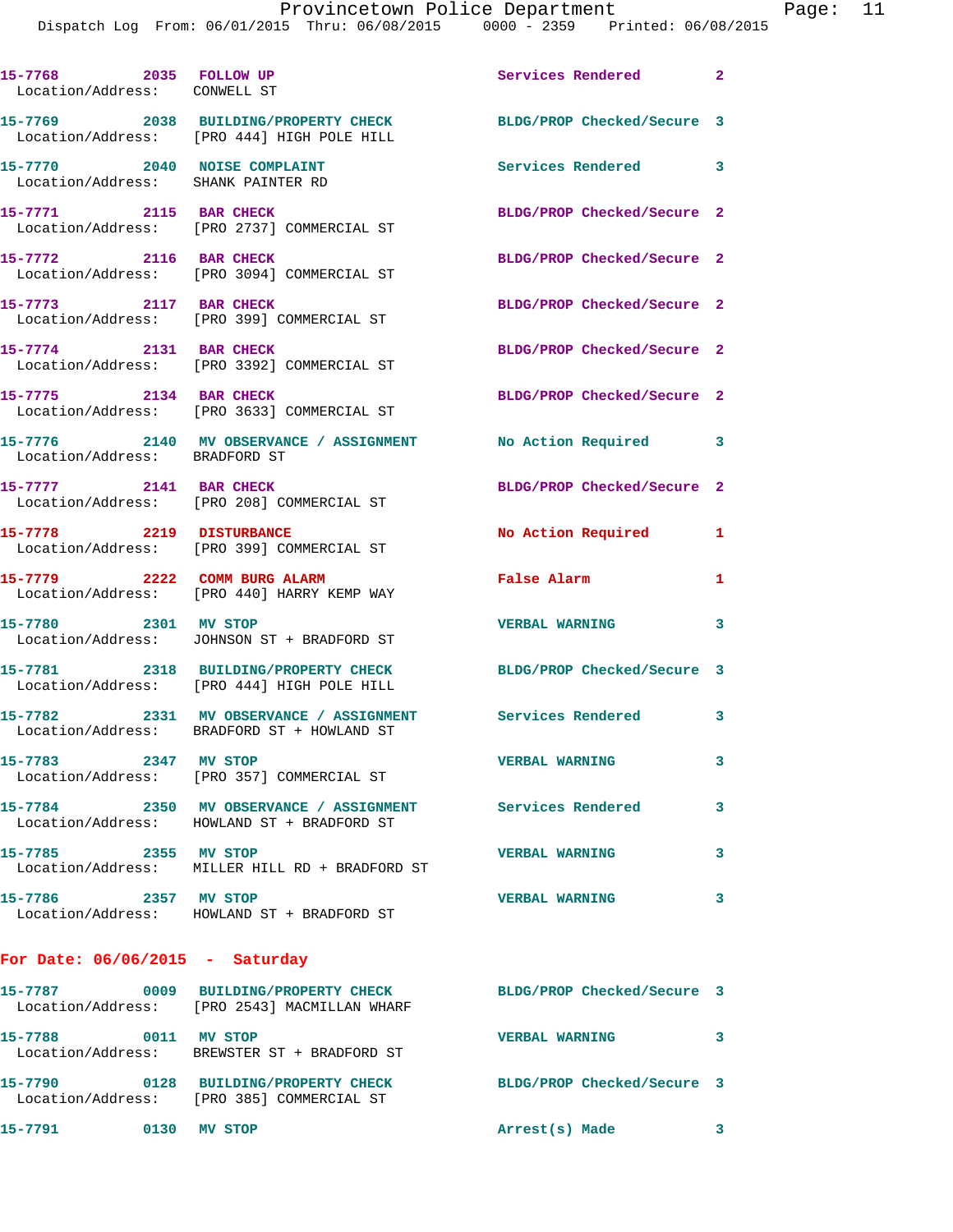|                                      |                                                                                                                             | Provincetown Police Department Page: 12 |              |                 |  |
|--------------------------------------|-----------------------------------------------------------------------------------------------------------------------------|-----------------------------------------|--------------|-----------------|--|
| Refer To Arrest: 15-106-AR           | Dispatch Log From: 06/01/2015 Thru: 06/08/2015 0000 - 2359 Printed: 06/08/2015<br>Location/Address: CONWAY ST + BRADFORD ST |                                         |              |                 |  |
|                                      | 15-7792 0329 LOBBY TRAFFIC<br>Location/Address: [PRO 542] SHANK PAINTER RD                                                  | Services Rendered 2                     |              | 17 <sup>2</sup> |  |
|                                      | 15-7793 0513 BUILDING/PROPERTY CHECK BLDG/PROP Checked/Secure 3<br>Location/Address: [PRO 3259] MACMILLAN WHARF             |                                         |              |                 |  |
|                                      | 15-7794 0530 BUILDING/PROPERTY CHECK BLDG/PROP Checked/Secure 3<br>Location/Address: [PRO 3193] COMMERCIAL ST               |                                         |              |                 |  |
|                                      | 15-7795 0720 ANIMAL CALL 2 Services Rendered 2<br>Location/Address: [PRO 3102] PRISCILLA ALDEN RD                           |                                         |              |                 |  |
|                                      | 15-7796 0745 PARKING COMPLAINT / GENERAL SPOKEN TO<br>Location/Address: SHANK PAINTER RD + BRADFORD ST                      |                                         | 3            |                 |  |
|                                      | 15-7797 0759 BUILDING/PROPERTY CHECK BLDG/PROP Checked/Secure 3<br>Location/Address: [PRO 3292] COMMERCIAL ST               |                                         |              |                 |  |
|                                      | 15-7798 0928 BUILDING/PROPERTY CHECK BLDG/PROP Checked/Secure 3<br>Location/Address: [PRO 3317] CEMETERY RD                 |                                         |              |                 |  |
|                                      | 15-7799 0928 BUILDING/PROPERTY CHECK BLDG/PROP Checked/Secure 3<br>Location/Address: [PRO 3318] CEMETERY RD                 |                                         |              |                 |  |
|                                      | 15-7800 0943 MEDICAL EMERGENCY/CODE 99 Taken/Referred to Other 1<br>Location/Address: BRADFORD ST                           |                                         |              |                 |  |
|                                      | 15-7801 1008 PARK, WALK & TALK 1988 2012 Services Rendered<br>Location/Address: [PRO 3287] ROUTE 6                          |                                         | $\mathbf{2}$ |                 |  |
|                                      | 15-7802 1050 PARKING COMPLAINT / GENERAL Citation/Warning Issued 3<br>Location/Address: [PRO 1627] COMMERCIAL ST            |                                         |              |                 |  |
|                                      | 15-7804 1105 HARASSMENT<br>Location/Address: [PRO 105] COMMERCIAL ST                                                        | <b>SPOKEN TO</b>                        | $\mathbf{2}$ |                 |  |
|                                      | 15-7803 1206 BUILDING/PROPERTY CHECK<br>Location/Address: [PRO 447] JEROME SMITH RD                                         | BLDG/PROP Checked/Secure 3              |              |                 |  |
| 15-7821 1300 FOUND VISA              | Location/Address: [PRO 542] SHANK PAINTER RD                                                                                | Services Rendered 3                     |              |                 |  |
|                                      | 15-7805 1307 MEDICAL EMERGENCY/D.O.T.<br>Location/Address: [PRO 440] HARRY KEMP WAY                                         | Transported to Hospital 1               |              |                 |  |
| Location/Address: [PRO 571] ALDEN ST | 15-7806 1424 BUILDING/PROPERTY CHECK                                                                                        | BLDG/PROP Checked/Secure 3              |              |                 |  |
|                                      | 15-7807 1426 PARK, WALK & TALK<br>Location/Address: [PRO 2500] COMMERCIAL ST                                                | Services Rendered                       | 2            |                 |  |
|                                      | 15-7808 1438 MEDICAL EMERGENCY/HEAD INJ<br>Location/Address: [PRO 285] COMMERCIAL ST                                        | <b>Services Rendered</b>                | 1            |                 |  |
| 15-7809                              | 1520 PARK, WALK & TALK                                                                                                      | Services Rendered                       | $\mathbf{2}$ |                 |  |

Location/Address: [PRO 105] COMMERCIAL ST

**15-7810 1613 ASSIST CITIZEN Services Rendered 3**  Location/Address: [PRO 385] COMMERCIAL ST

**15-7811 1617 FOUND CASH Services Rendered 3**  Location/Address: [PRO 105] COMMERCIAL ST

**15-7812 1625 BUILDING/PROPERTY CHECK BLDG/PROP Checked/Secure 3**  Location/Address: [PRO 1778] SHANK PAINTER RD

Location/Address: COMMERCIAL ST

**15-7813 1642 SERVICE CALL Services Rendered 3**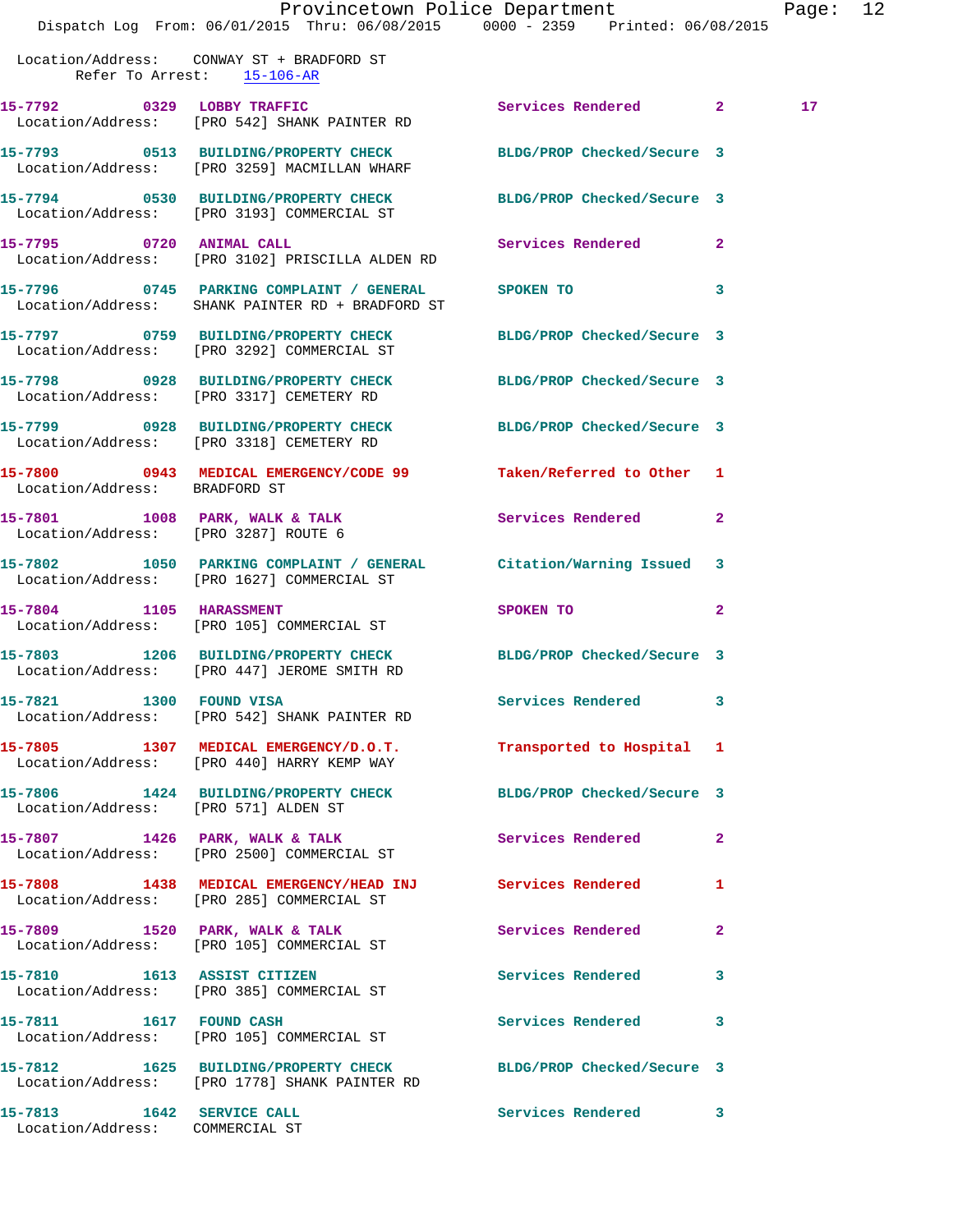|                                                                   | 15-7814 1704 MV HIT & RUN<br>Location/Address: [PRO 3296] SHANK PAINTER RD                               | Services Rendered          | $\overline{a}$ |
|-------------------------------------------------------------------|----------------------------------------------------------------------------------------------------------|----------------------------|----------------|
| 15-7815 1722 FOUND PASSPORT                                       | Location/Address: [PRO 105] COMMERCIAL ST                                                                | <b>Services Rendered</b>   | 3              |
|                                                                   | 15-7816 1745 BUILDING/PROPERTY CHECK<br>Location/Address: [PRO 519] RACE POINT RD                        | BLDG/PROP Checked/Secure 3 |                |
|                                                                   | 15-7817 1750 BUILDING/PROPERTY CHECK<br>Location/Address: [PRO 519] RACE POINT RD                        | BLDG/PROP Checked/Secure 3 |                |
| Location/Address: CONWELL ST                                      | 15-7818 1758 MV OBSERVANCE / ASSIGNMENT Services Rendered                                                |                            | 3              |
|                                                                   | 15-7820 1813 ASSIST CITIZEN<br>Location/Address: [PRO 3259] MACMILLAN WHARF                              | Services Rendered          | 3              |
|                                                                   | 15-7819 1815 BUILDING/PROPERTY CHECK<br>Location/Address: [PRO 2206] COMMERCIAL ST                       | BLDG/PROP Checked/Secure 3 |                |
|                                                                   | 15-7822 1817 COMPLAINT - STREET PERFORMERS SPOKEN TO<br>Location/Address: [PRO 3094] COMMERCIAL ST       |                            | 3              |
|                                                                   | 15-7823 1832 PARKING COMPLAINT / GENERAL Services Rendered<br>Location/Address: [PRO 1466] COMMERCIAL ST |                            | 3              |
| 15-7824 2000 PARK, WALK & TALK<br>Location/Address: COMMERCIAL ST |                                                                                                          | Services Rendered          | 2              |
|                                                                   | 15-7825 2023 BUILDING/PROPERTY CHECK<br>Location/Address: [PRO 488] MAYFLOWER AVE                        | BLDG/PROP Checked/Secure 3 |                |
| Location/Address: [PRO 3287] ROUTE 6                              | 15-7826 2032 BUILDING/PROPERTY CHECK                                                                     | BLDG/PROP Checked/Secure 3 |                |
|                                                                   | 15-7827 2037 PARK, WALK & TALK<br>Location/Address: [PRO 175] COMMERCIAL ST                              | Services Rendered          | 2              |
| 15-7828 2040 MV STOP                                              | Location/Address: [PRO 2519] ROUTE 6                                                                     | <b>VERBAL WARNING</b>      | 3              |
| Location/Address: [PRO 2513] ROUTE 6                              | 15-7829 2043 MV OBSERVANCE / ASSIGNMENT Services Rendered                                                |                            | 3              |
|                                                                   | 15-7830 2136 BUILDING/PROPERTY CHECK<br>Location/Address: [PRO 1638] COMMERCIAL ST                       | BLDG/PROP Checked/Secure 3 |                |
| 15-7832 2218 NOISE COMPLAINT                                      | Location/Address: [PRO 597] COMMERCIAL ST                                                                | SPOKEN TO                  | 3              |
|                                                                   | 15-7833 2226 SUSPICIOUS/FEMALE SCREAMING<br>Location/Address: [PRO 3296] SHANK PAINTER RD                | Unfounded                  | 2              |
|                                                                   | 15-7834 2246 MV COMPLAINT<br>Location/Address: [PRO 617] BRADFORD ST                                     | Services Rendered          | $\mathbf{2}$   |
|                                                                   | 15-7835 2322 BUILDING/PROPERTY CHECK<br>Location/Address: [PRO 447] JEROME SMITH RD                      | BLDG/PROP Checked/Secure 3 |                |
| 15-7836 2350 DISORDERLY<br>Location/Address: [PRO 521] ROUTE 6    |                                                                                                          | Services Rendered          | $\overline{a}$ |
| For Date: $06/07/2015$ - Sunday                                   |                                                                                                          |                            |                |
| 15-7837 0001 ALARM - FIRE                                         |                                                                                                          | No Action Required 1       |                |

**15-7837 0001 ALARM - FIRE No Action Required 1**  Location/Address: [PRO 3392] COMMERCIAL ST **15-7838 0018 LOBBY TRAFFIC Services Rendered 2 20**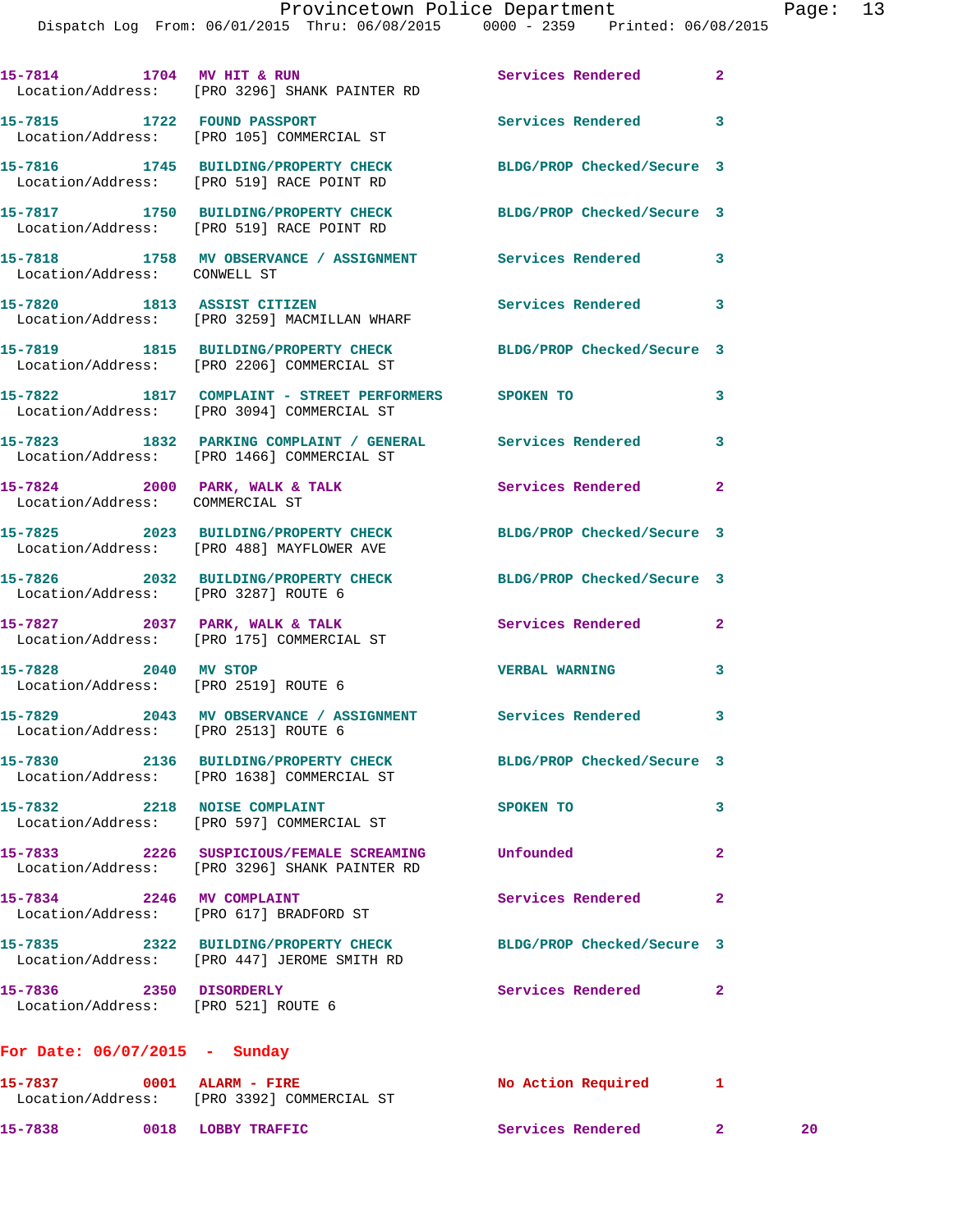|                                                                 | Dispatch Log From: 06/01/2015 Thru: 06/08/2015 0000 - 2359 Printed: 06/08/2015                                  | Provincetown Police Department |              | Page: 14 |  |
|-----------------------------------------------------------------|-----------------------------------------------------------------------------------------------------------------|--------------------------------|--------------|----------|--|
|                                                                 | Location/Address: [PRO 542] SHANK PAINTER RD                                                                    |                                |              |          |  |
|                                                                 | 15-7839 0040 BUILDING/PROPERTY CHECK BLDG/PROP Checked/Secure 3<br>Location/Address: [PRO 2542] COMMERCIAL ST   |                                |              |          |  |
|                                                                 | 15-7840 0055 NOISE COMPLAINT<br>Location/Address: [PRO 105] COMMERCIAL ST                                       | Services Rendered 3            |              |          |  |
|                                                                 | 15-7842 0109 MV OBSERVANCE / ASSIGNMENT No Action Required 3<br>Location/Address: [PRO 105] COMMERCIAL ST       |                                |              |          |  |
| 15-7843 0147 NOISE COMPLAINT<br>Location/Address: MAYFLOWER AVE |                                                                                                                 | SPOKEN TO                      | 3            |          |  |
|                                                                 | 15-7844 0255 BUILDING/PROPERTY CHECK BLDG/PROP Checked/Secure 3<br>Location/Address: [PRO 1645] HARRY KEMP WAY  |                                |              |          |  |
|                                                                 | 15-7845 0302 BUILDING/PROPERTY CHECK<br>Location/Address: [PRO 530] SHANK PAINTER RD                            | BLDG/PROP Checked/Secure 3     |              |          |  |
|                                                                 | 15-7846 0317 BUILDING/PROPERTY CHECK BLDG/PROP Checked/Secure 3<br>Location/Address: [PRO 3609] COMMERCIAL ST   |                                |              |          |  |
| Location/Address: [PRO 2539] RYDER ST                           | 15-7847 0350 BUILDING/PROPERTY CHECK BLDG/PROP Checked/Secure 3                                                 |                                |              |          |  |
|                                                                 | 15-7848 0514 BUILDING/PROPERTY CHECK Services Rendered 3<br>Location/Address: [PRO 2898] JEROME SMITH RD        |                                |              |          |  |
|                                                                 | 15-7849 0548 BUILDING/PROPERTY CHECK<br>Location/Address: [PRO 2490] PROVINCELANDS RD                           | BLDG/PROP Checked/Secure 3     |              |          |  |
| Location/Address: HARRY KEMP WAY                                | 15-7850 0600 MV OBSERVANCE / ASSIGNMENT Services Rendered 3                                                     |                                |              |          |  |
|                                                                 | 15-7851 0747 SERVICE CALL<br>Location/Address: [PRO 542] SHANK PAINTER RD                                       | Services Rendered 3            |              |          |  |
|                                                                 | 15-7852 0805 BUILDING/PROPERTY CHECK BLDG/PROP Checked/Secure 3<br>Location/Address: [PRO 2206] COMMERCIAL ST   |                                |              |          |  |
|                                                                 | 15-7853 0854 ANIMAL CALL/TURTLE<br>Location/Address: [PRO 2490] PROVINCELANDS RD                                | Services Rendered 2            |              |          |  |
| 15-7854 0912 MV STOP<br>Location/Address: BRADFORD ST           |                                                                                                                 | <b>VERBAL WARNING</b>          | $\mathbf{3}$ |          |  |
| Location/Address: [PRO 3440] ROUTE 6                            | 15-7856 1004 MV OBSERVANCE / ASSIGNMENT Services Rendered 3                                                     |                                |              |          |  |
|                                                                 | 15-7857 1009 ALARM - GENERAL<br>Location/Address: [PRO 1957] COMMERCIAL ST                                      | Services Rendered 1            |              |          |  |
| 15-7858 1022 HAZARDS<br>Location/Address: [PRO 2521] ROUTE 6    |                                                                                                                 | Services Rendered 2            |              |          |  |
|                                                                 | 15-7859 1225 MEDICAL EMERGENCY/LIFT ASSIST Services Rendered 1<br>Location/Address: [PRO 2647] SHANK PAINTER RD |                                |              |          |  |
|                                                                 | 15-7860 1250 SERVICE CALL/SCHOOL 5 Services Rendered 3<br>Location/Address: [PRO 569] WINSLOW ST                |                                |              |          |  |
|                                                                 | 15-7862 1307 ANIMAL CALL/DOG IN CAR Services Rendered 2<br>Location/Address: [PRO 3296] SHANK PAINTER RD        |                                |              |          |  |
| Location/Address: [PRO 2521] ROUTE 6                            | 15-7863 1313 ASSIST AGENCY / MUTUAL AID Services Rendered 3                                                     |                                |              |          |  |
| 15-7865 1344 FOUND CHECK                                        | Location/Address: [PRO 105] COMMERCIAL ST                                                                       | Services Rendered 3            |              |          |  |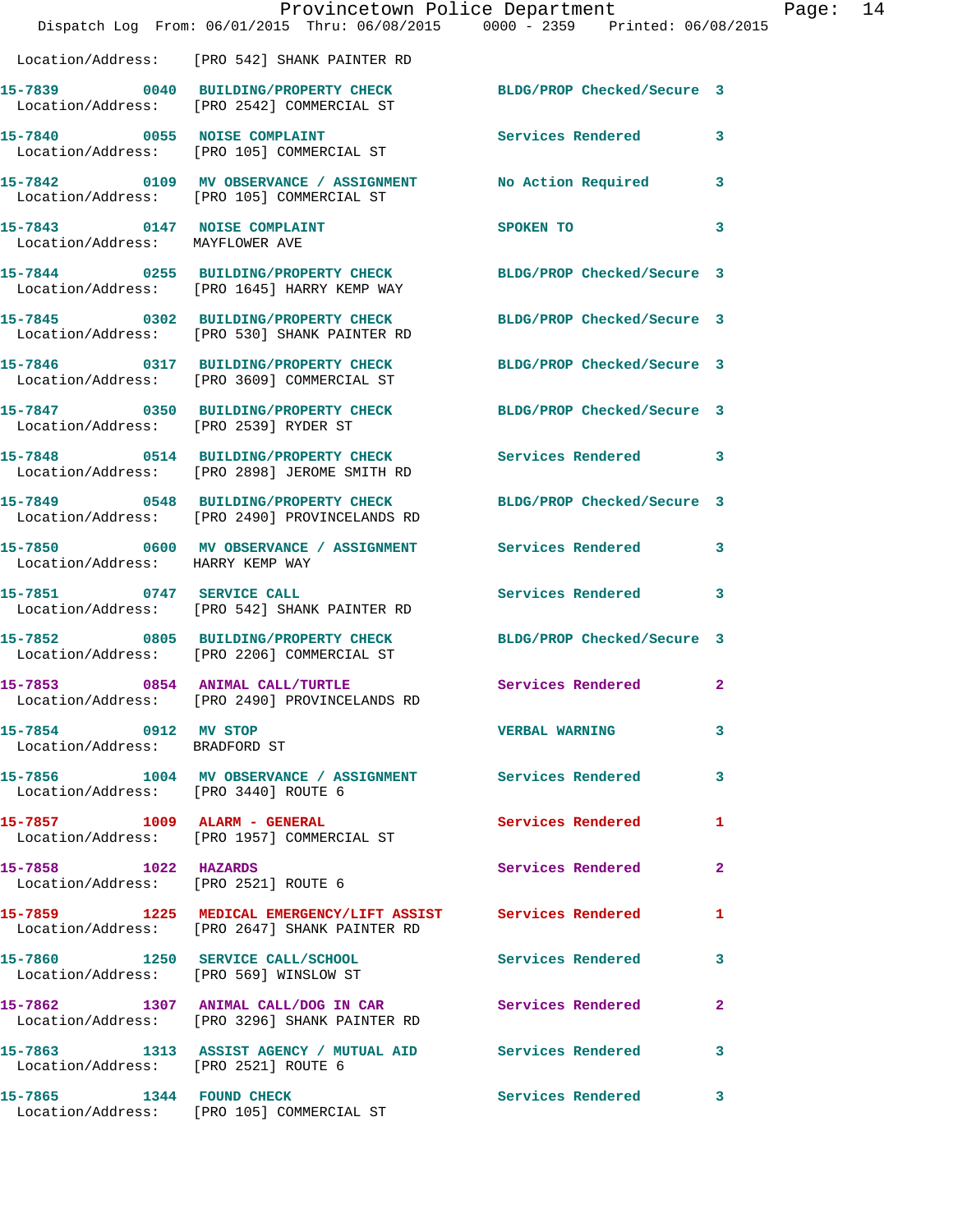|                                       | Provincetown Police Department The Rage: 15<br>Dispatch Log From: 06/01/2015 Thru: 06/08/2015 0000 - 2359 Printed: 06/08/2015 |                            |                |   |  |
|---------------------------------------|-------------------------------------------------------------------------------------------------------------------------------|----------------------------|----------------|---|--|
|                                       | 15-7866 1439 MEDICAL EMERGENCY 1 Transported to Hospital 1<br>Location/Address: [PRO 517] RACE POINT RD                       |                            |                |   |  |
| Location/Address: BRADFORD ST         | 15-7867 1545 MV OBSERVANCE / ASSIGNMENT Services Rendered 3                                                                   |                            |                |   |  |
| Location/Address: PROVINCELANDS RD    | 15-7868 1614 MEDICAL EMERGENCY 1 PATIENT REFUSAL 1                                                                            |                            |                |   |  |
| Location/Address: [PRO 2519] ROUTE 6  | 15-7869 1625 ANIMAL CALL/TURTLE Services Rendered                                                                             |                            | $\mathbf{2}$   |   |  |
| Location/Address: [PRO 571] ALDEN ST  | 15-7871 1637 BUILDING/PROPERTY CHECK BLDG/PROP Checked/Secure 3                                                               |                            |                |   |  |
|                                       | 15-7872 1655 BOAT/HARBORMASTER Taken/Referred to Other 2<br>Location/Address: [PRO 2490] PROVINCELANDS RD                     |                            |                | 4 |  |
|                                       | 15-7873 1710 ANIMAL CALL/TURTLE SPOKEN TO<br>Location/Address: [PRO 2519] ROUTE 6                                             |                            | $\mathbf{2}$   |   |  |
| Location/Address: [PRO 2479] ROUTE 6  | 15-7875 1714 MV DISABLED                                                                                                      | Services Rendered          | $\mathbf{2}$   |   |  |
|                                       | 15-7876 1840 FOLLOW UP/PICK UP BELONGINGS SPOKEN TO<br>Location/Address: [PRO 542] SHANK PAINTER RD                           |                            | $\overline{2}$ |   |  |
|                                       | 15-7877 1912 MEDICAL EMERGENCY PATIENT REFUSAL<br>Location/Address: COMMERCIAL ST + RYDER ST EXT                              |                            | 1              |   |  |
|                                       | 15-7878 1933 ANIMAL CALL 2001 Could Not Locate<br>Location/Address: [PRO 1630] WINSLOW ST                                     |                            | $\overline{2}$ |   |  |
|                                       | 15-7879 1952 ASSIST AGENCY / DEPT OF TRANS Services Rendered<br>Location/Address: [PRO 516] RACE POINT RD                     |                            | 3              |   |  |
| 15-7881 1954 THREATS                  | Location/Address: [PRO 2830] WINSTON CT                                                                                       | Services Rendered          | $\mathbf{2}$   |   |  |
|                                       | 15-7883 1955 TTY TEST CALL<br>Location/Address: [PRO 542] SHANK PAINTER RD                                                    | No Action Required 1       |                |   |  |
|                                       | 15-7880 2029 ANIMAL CALL 2008 Services Rendered<br>Location/Address: [PRO 3015] BRADFORD ST                                   |                            |                |   |  |
|                                       | 15-7882 2043 HARASSMENT<br>Location/Address: [PRO 395] COMMERCIAL ST                                                          | SPOKEN TO                  | $\mathbf{2}$   |   |  |
|                                       | 15-7884 2337 BUILDING/PROPERTY CHECK<br>Location/Address: [PRO 182] COMMERCIAL ST                                             | BLDG/PROP Checked/Secure 3 |                |   |  |
|                                       | 15-7885 2355 BUILDING/PROPERTY CHECK BLDG/PROP Checked/Secure 3<br>Location/Address: [PRO 2490] PROVINCELANDS RD              |                            |                |   |  |
| For Date: $06/08/2015$ - Monday       |                                                                                                                               |                            |                |   |  |
|                                       | 15-7886 0000 LOBBY TRAFFIC<br>Location/Address: [PRO 542] SHANK PAINTER RD                                                    | Services Rendered          | 2              |   |  |
|                                       | 15-7887 0026 MV OBSERVANCE / ASSIGNMENT Services Rendered 3<br>Location/Address: HOWLAND ST + BRADFORD ST                     |                            |                |   |  |
| Location/Address: [PRO 2539] RYDER ST | 15-7888 0027 BUILDING/PROPERTY CHECK BLDG/PROP Checked/Secure 3                                                               |                            |                |   |  |
| 15-7889 0028 MV STOP                  | Location/Address: HOWLAND ST + WILLOW DR                                                                                      | VERBAL WARNING 3           |                |   |  |
|                                       | 15-7890 0041 BUILDING/PROPERTY CHECK BLDG/PROP Checked/Secure 3<br>Location/Address: [PRO 105] COMMERCIAL ST                  |                            |                |   |  |